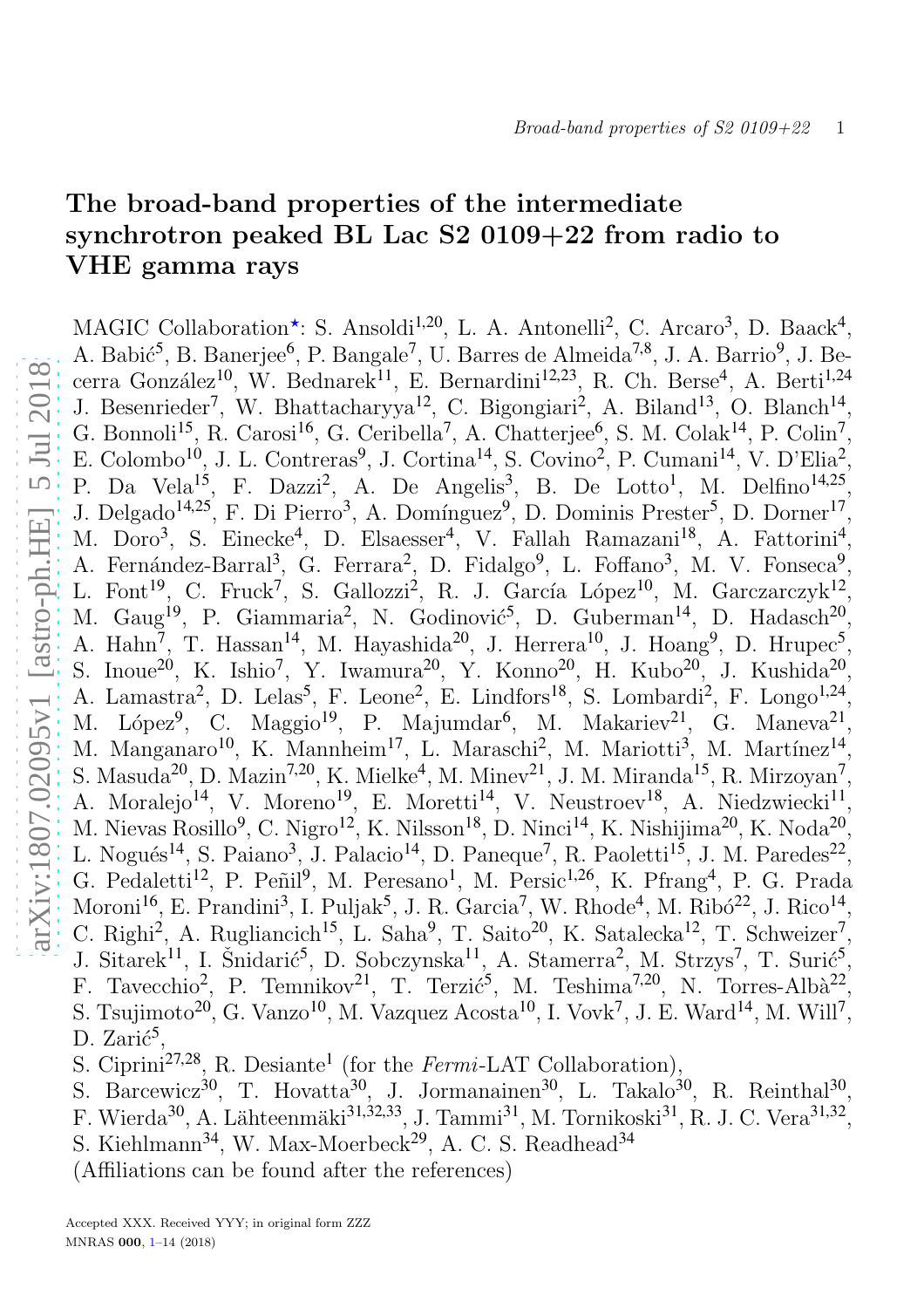## ABSTRACT

The MAGIC telescopes observed S2 0109+22 in 2015 July during its flaring activity in high energy gamma rays observed by Fermi-LAT. We analyse the MAGIC data to characterise the very high energy (VHE) gamma-ray emission of  $S2$  0109+22, which belongs to the subclass of intermediate synchrotron peak (ISP) BL Lac objects. We study the multi-frequency emission in order to investigate the source classification. Finally, we compare the source long-term behaviour to other VHE gamma-ray emitting (TeV) blazars. We performed a temporal and spectral analysis of the data centred around the MAGIC interval of observation (MJD 57225-57231). Long-term radio and optical data have also been investigated using the discrete correlation function. The redshift of the source is estimated through optical host-galaxy imaging and also using the amount of VHE gamma-ray absorption. The quasi-simultaneous multi-frequency spectral energy distribution (SED) is modelled with the conventional one-zone synchrotron self-Compton (SSC) model. MAGIC observations resulted in the detection of the source at a significance level of 5.3  $\sigma$ . The VHE gamma-ray emission of S2 0109+22 is variable on a daily time scale. VHE gamma-ray luminosity of the source is lower than the average of TeV BL Lacs. The optical polarization, and long-term optical/radio behaviour of the source are different from the general population of TeV blazars. All these findings agree with the classification of the source as an ISP BL Lac object. We estimate the source redshift as  $z = 0.36 \pm 0.07$ . The SSC parameters describing the SED are rather typical for blazars.

Key words: galaxies: active – galaxies: jets – gamma rays: galaxies – BL Lacertae objects: individual: S2 0109+22

#### 1 INTRODUCTION

BL Lac objects dominate the extragalactic very-high-energy (VHE, *E* > 100 GeV) gamma-ray sky. A relativistic jet shoots from the region of the central super-massive black hole, hosted at the center of BL Lac objects, in the line of sight of the observer. Jets are typically characterized by featureless spectra in the optical band, highly polarized radiation in radio and optical, and variable radiation at all frequencies. The jet emission is non-thermal and described as a continuous spectral energy distribution (SED), spanning from radio to VHE gamma-ray frequencies, and featuring two wide peaks. Synchrotron emission by highly relativistic electrons spiralling in the magnetic field of the jet is used to explain the lower frequency peak. Different scenarios within various models are used to explain the high-frequency peak: external Compton [\(Melia & Konigl 1989](#page-12-0); [Dermer & Schlickeiser](#page-12-1) [1994](#page-12-1); [Sikora et al. 1994\)](#page-13-0) and synchrotron self-Compton (SSC, [Coppi 1992;](#page-12-2) [Maraschi et al. 1992](#page-12-3)) as leptonic models, proton synchrotron emission [\(Mannheim 1996](#page-12-4); [Aharonian](#page-12-5) [2000](#page-12-5); Mücke  $&$  Protheroe 2001) and photo-pion production [\(Aliu et al. 2014](#page-12-7)) as hadronic models. Traditionally, in view of their relative simplicity and agreement with the data, single-zone SSC models have been used to describe BL Lac SEDs (e.g. [Abdo et al. 2011a](#page-12-8)[,b](#page-12-9)). However, there is growing evidence that these models do not reproduce all the observed features of BL Lac objects (e.g. Aleksić et al. 2014), and, in some cases, more complicated models should be considered. BL Lac objects are classified according to the peak frequency of their lower energy peak,  $v_{syn}$  [\(Giommi & Padovani 1994](#page-12-11)): low synchrotron peaked (LSP;  $v_{syn} < 10^{14}$  Hz), intermediate synchrotron peaked (ISP;  $10^{\dot{14}} \, \leq \, v_{syn} \, < \, 10^{15} \, \mathrm{Hz}),$  and high synchrotron peaked (HSP;  $v_{syn} \ge 10^{15}$  Hz) [\(Abdo et al.](#page-12-12) [2010b\)](#page-12-12).

S2 0109+22 (also known as GC 0109+224), at coordinates (J2000)  $RA = 01h12m05.8s$  and  $DEC=+22d44m39s$ , was first detected as a compact radio source in the 5 GHz Survey of the NRAO 43 m dish of Green Bank, West Virginia [\(Davis 1971](#page-12-13); [Pauliny-Toth et al. 1972\)](#page-13-1). In 1976, it was optically identified as a stellar object of magnitude 15.5 on the Palomar Sky Survey plates, [Owen & Mufson](#page-12-14) [\(1977](#page-12-14)) also measured a strong millimetre emission (1.53 Jy at  $90 \text{ GHz}$ <sup>[1](#page-1-0)</sup> and defined it as a BL Lac object. Since then it was continuously monitored in radio and optical [\(Ciprini et al. 2003;](#page-12-15) [Hovatta et al. 2008](#page-12-16), [2014](#page-12-17)). [Ciprini et al.](#page-12-15) [\(2003](#page-12-15), [2004\)](#page-12-18) performed extensive studies on the radio and optical behaviour and the broad-band SED of this source. It remarkably shows high polarization variability, from 7% to 30% [\(Takalo 1991;](#page-13-2) [Wills et al. 2011](#page-13-3)). It is classified as an ISP BL Lac object [\(Laurent-Muehleisen et al.](#page-12-19) [1999](#page-12-19); Dennett-Thorpe & Marchã 2000; [Bondi et al. 2001;](#page-12-21) [Ciprini et al. 2004](#page-12-18); [Ackermann et al. 2011\)](#page-12-22) using different approaches and datasets to calculate the location of its synchrotron peak.

Since the launch of the Fermi satellite in 2008, the source has been listed in most of the Fermi-LAT catalogues, i.e. 1FGL [\(Abdo et al. 2010a\)](#page-12-23); 2FGL [\(Nolan et al. 2012](#page-12-24)); 1FHL [\(Ackermann et al. 2013](#page-12-25)); and 3FGL [\(Acero et al.](#page-12-26) [2015](#page-12-26)). However, the source is not listed in the catalogue of sources detected  $> 50 \,\text{GeV}$  by the Fermi-LAT (2FHL, [Ackermann et al. 2016](#page-12-27)). The source is variable in the high

 $\star$  Corresponding authors: Fallah Ramazani, V. [\(vafara@utu.fi\)](mailto:vafara@utu.fi), Hovatta, T. [\(talvikki.hovatta@utu.fi\)](mailto:talvikki.hovatta@utu.fi), Lindfors, E. [\(elilin@utu.fi\)](mailto:elilin@utu.fi) and Nilsson, K. [\(kani@utu.fi\)](mailto:kani@utu.fi)

<span id="page-1-0"></span><sup>&</sup>lt;sup>1</sup> The eleven meter telescope (National Radio Astronomy Observatory) observed the source in 1976.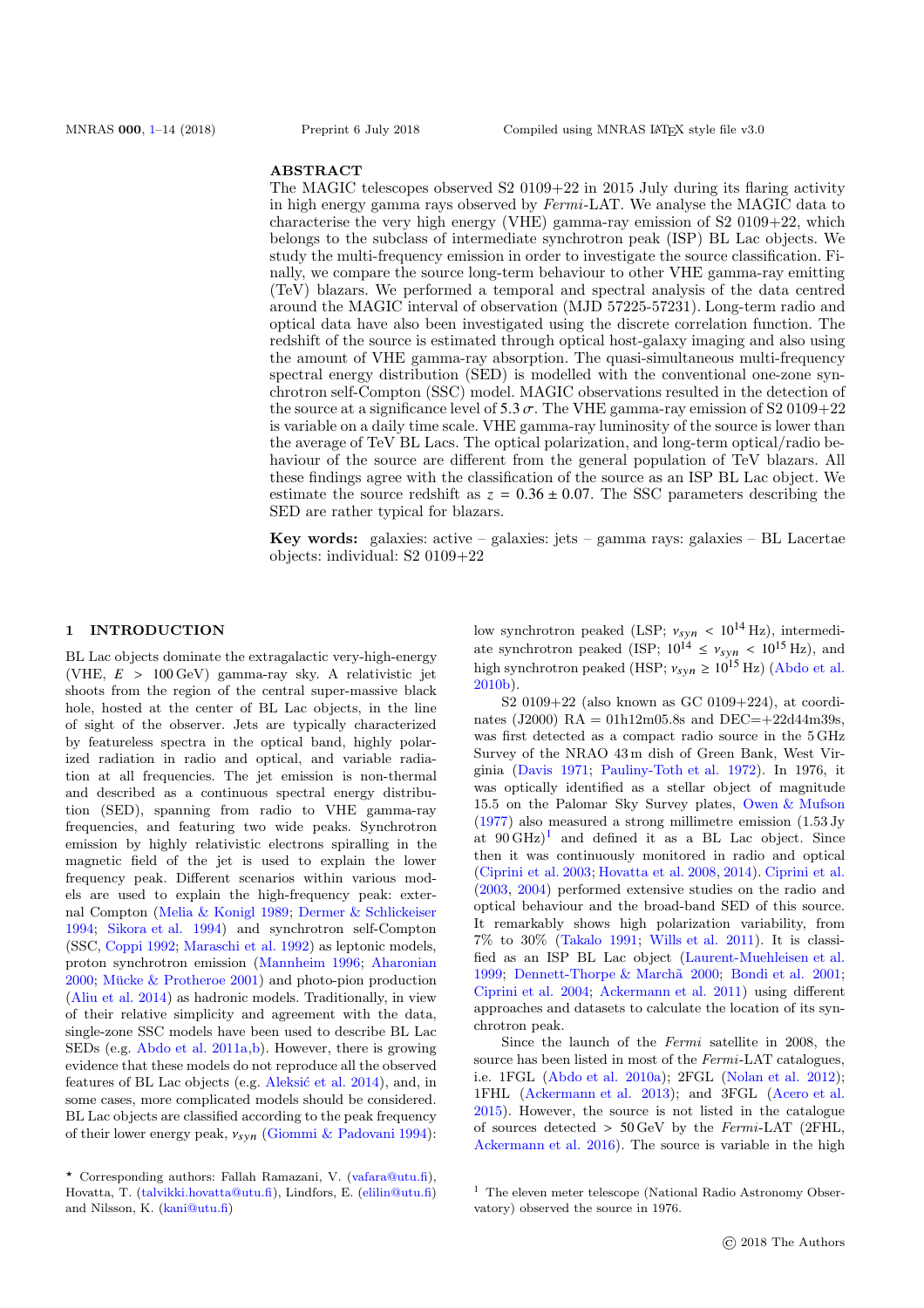energy (HE:  $100 \text{ MeV} < E < 100 \text{ GeV}$ ) gamma-ray band with the variability index equal to 489 and the maximum monthly flux value of  $F_{(0.1-100 \text{ GeV})} = (2.14 \pm 0.17) \times 10^{-7} \text{ ph cm}^{-2} \text{ s}^{-1}$ which is reported in February 2011 (3FGL, [Acero et al.](#page-12-26) [2015](#page-12-26)). [Healey et al.](#page-12-28) [\(2008](#page-12-28)) reported a redshift value for the source of  $z = 0.265$ , which was disfavoured by [Paiano et al.](#page-13-4) [\(2016](#page-13-4)) using a high signal-to-noise optical spectrum from Gran Telescopio Canarias. Based on this spectrum, *z* > 0.35 was measured, assuming the source is hosted by a massive elliptical galaxy typical for this class of sources. VHE gammaray observations of this source carried out with MAGIC between 2015 July 22 and 28 (MJD 57225–57231), were triggered when the reported HE gamma-ray daily flux, July 20 (MJD 57223), was about two times higher than the average flux reported in the 3FGL catalogue (private communication with Luigi Pacciani). The MAGIC observations led to the first detection of this source in VHE gamma rays [\(Mirzoyan](#page-12-29) [2015](#page-12-29)).

In this paper, we present the multi-frequency observations and data analysis in Section [2.](#page-2-0) A long-term behaviour study, the comparison with other VHE gamma-ray emitting (TeV) blazars, and estimations of the source distance are presented in Section [3.](#page-3-0) Finally, Section [4](#page-11-0) summarizes our results.

## <span id="page-2-0"></span>2 OBSERVATIONS AND DATA ANALYSIS

In this section, we introduce the instruments and their respective data analysis procedures.

#### 2.1 Very high energy gamma rays (MAGIC)

MAGIC is a system of two Imaging Atmospheric Cherenkov Telescopes (17 m diameter) located in the Canary Island of La Palma  $(28.7^{\circ} N, 17.9^{\circ} W)$ , at the elevation of  $2200 \,\mathrm{m}$ a.s.l. (Aleksić et al. 2016b). The use of the stereoscopic technique, combined with large mirror size makes MAGIC one of the most sensitive instruments for VHE gammaray astronomy. The corresponding trigger threshold is  $\geq$  $50 \,\text{GeV}$  (Aleksić et al. 2016b). S2 0109+22 is visible from the MAGIC site at zenith angle below 40◦ between mid-July and February.

Triggered by increased activity in HE gamma rays, MAGIC observed S2 0109+22 for 9.63h in 2015 July within a multi-wavelength blazar monitoring program. The observations were performed during 7 consecutive nights from July 22 to July 28 (MJD 57225–57231) with zenith angle range between 11◦ and 39◦ . The data have been analysed using the MAGIC Standard Analysis Soft-ware (MARS, [Moralejo et al. 2009](#page-12-31); Aleksić et al. 2016a; [Ahnen et al. 2017a](#page-12-33)). Part of the data were affected by clouds, therefore we applied atmospheric transmission correction based on the information obtained with the MAGIC elastic LIDAR [\(Fruck & Gaug 2015](#page-12-34)).

#### 2.2 High-energy gamma rays (Fermi-LAT)

The Large Area Telescope (LAT) is the primary instrument on-board the Fermi Gamma-ray Space Telescope. Based on the pair-conversion technique, it is designed to investigate the gamma-ray sky in the energy band from 30 MeV to >300 GeV [\(Atwood et al. 2009](#page-12-35)). In its standard operation mode it surveys the sky, covering it fully every 3 h.

The data analysed in this paper were selected from a region of interest around S2 0109+22 with a radius of 15◦ , in a period lasting around three weeks (MJD 57220– 57240) roughly centred on the MAGIC detection peak on MJD 57228 (2015 July 25). The data reduction of the events of the Pass8 source class was performed with the Science-Tools software package version v10r0p $5^2$  $5^2$  in the energy range 0.1–300 GeV. To reduce Earth limb contamination a zenith angle cut of 90◦ was applied to the data. The un-binned likelihood fit of the data was performed using the suggested Galactic diffuse-emission model and isotropic component [\(Acero et al. 2016](#page-12-36)) recommended for Pass8 Source event class<sup>[3](#page-2-2)</sup>.

The normalizations of both diffuse components in the source model were allowed to freely vary during the spectral fitting. The source model also includes the sources of the Fermi-LAT third source catalogue (3FGL, [Acero et al.](#page-12-26)  $2015$ ) within  $25°$  of the source of interest. Spectral indices and fluxes are left to freely vary for sources within 5◦ ; fluxes are also left to freely vary for sources flagged as 'variable' in the 3FGL catalogue that lie from 5 to 10◦ . The spectral parameters of the sources from 10 to 25◦ , were instead fixed to their catalogue value.

To construct the light-curve (LC) with 1-day time bins, only the source of interest (normalization and spectral index) and the diffuse models (normalization) were left free to vary, while the remaining 3FGL sources were fixed to the values obtained for the three week analysis of the region. An upper-limit is shown when the detection significance was  $\langle 3\sigma^4$  $\langle 3\sigma^4$ . The SED was obtained analysing data collected between the 2015 July 22 and 2015 July 28 (MJD 57225–57231), corresponding to the MAGIC observing period.

#### 2.3 X-ray and UV  $(Swift)$

Since 2006, Neil Gehrels Swift observatory (Swift) has pointed to the source fifteen times in photon counting mode. Ten of the raw images by the X-ray Telescope (XRT, [Burrows et al. 2004](#page-12-37)) on-board the Swift satellite, are qual-ified for analysis<sup>[5](#page-2-4)</sup>. The multi-epoch  $(8)$  event list for the period from 2015 July 21 (MJD 57224.95) to 2015 August 1 (MJD 57235.86) with a total exposure time of  $\sim$  6.15 h, were downloaded from the publicly available SWIFTXRLOG  $(Swift$ -XRT Instrument, Log)<sup>[6](#page-2-5)</sup>. These observations have an average integration time of 2.8 ks each. They were processed using the procedure described by [Fallah Ramazani et al.](#page-12-38) [\(2017](#page-12-38)), assuming fixed equivalent Galactic hydrogen column density  $n_H = 4.24 \times 10^{20} \text{ cm}^{-2}$  reported by [Kalberla et al.](#page-12-39) [\(2005](#page-12-39)). Additionally, Swift observed this source two more times in 2006. We analysed those two additional event lists to get a broader view of the source's X-ray properties.

- <sup>2</sup> <https://fermi.gsfc.nasa.gov/ssc/data/analysis/software/>
- <span id="page-2-1"></span>3 https://fermi.gsfc.nasa.gov/ssc/data/access/lat/BackgroundModels.ht
- <sup>4</sup> The detection significance for a given source is approximately
- <span id="page-2-3"></span><span id="page-2-2"></span>equal to the square root of the Test Statistic, for a given source.
- https://swift.gsfc.nasa.gov/analysis/threads/gen\_thread\_attfilter.h
- <span id="page-2-5"></span><span id="page-2-4"></span><sup>6</sup> <https://heasarc.gsfc.nasa.gov/W3Browse/swift/swiftxrlog.html>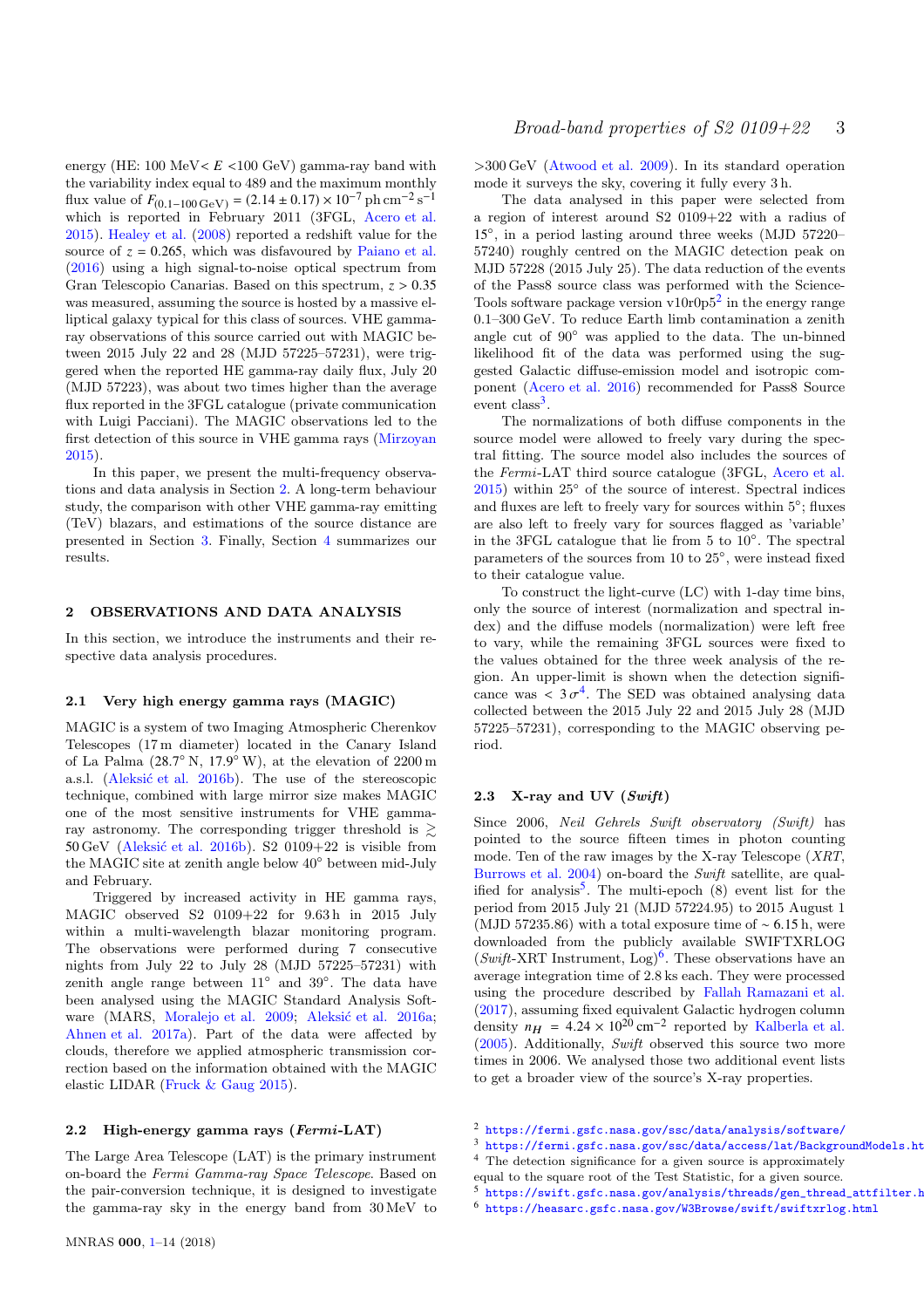# 4 MAGIC Collaboration

The Ultraviolet/Optical Telescope (UVOT, [4.9−16.6]×  $10^5$  GHz) on-board the *Swift* satellite [\(Poole et al. 2008](#page-13-5)), observed the source 15 times during the MAGIC campaign, out of which eight were simultaneous to the  $XRT$  data taking<sup>[7](#page-3-1)</sup>. An iterative data calibration procedure [\(Raiteri et al. 2010](#page-13-6)) was used to calculate the Galactic extinction<sup>[8](#page-3-2)</sup>, the effective frequency, and the flux conversion factor for each filter.

## 2.4 Optical

## 2.4.1 Light-curve (KVA, KAIT, and Catalina)

S2 0109+22 was added to the Tuorla blazar monitoring program[9](#page-3-3) when HE activity was reported in 2015 July. The monitoring observations were performed in optical Rband using a 35 cm Celestron telescope coupled to the KVA (Kunglinga Vetenskapsakademi) telescope located at La Palma. Data analysis was performed using a semi-automatic pipeline for differential photometry assuming the comparison star magnitudes in [Ciprini et al.](#page-12-15) [\(2003\)](#page-12-15). The magnitudes were corrected for Galactic extinction using values from [Schlafly & Finkbeiner](#page-13-7) [\(2011\)](#page-13-7).

In order to study the long-term optical behaviour of S2 0109+22, its optical LC is retrieved from the publicly available online database of 76-cm Katzman Automatic Imaging Telescope (KAIT) at Lick Observatory[10](#page-3-4). The LC from KAIT is produced through a pipeline that utilizes aperture photometry and performs brightness calibrations using USNO B1.0 catalogue stars in the source field. The long-term optical LC is extended back to 2005 by including available online data from the Catalina Real-Time Transient Survey [\(Drake et al. 2009](#page-12-40)). KAIT and Catalina data are obtained from unfiltered observations, whose effective color is close to the R-band [\(Li et al. 2003\)](#page-12-41).

#### <span id="page-3-6"></span>2.4.2 Host galaxy imaging (NOT)

To investigate the host galaxy of S2 0109+22, we obtained a deep I-band image at the Nordic Optical Telescope (NOT) on 2015 November 11. In total, 26 exposures, each 150 seconds long, were obtained using the  $ALFOSC<sup>11</sup>$  $ALFOSC<sup>11</sup>$  $ALFOSC<sup>11</sup>$  instrument. After subtracting the bias, flat-fielding and fringe map correction, the images were registered using stars in the field and summed. The resulting image has a total exposure time of 3900 seconds with  $FWHM \cong 1.14''$ . The comparison stars in [Ciprini et al.](#page-12-15) [\(2003](#page-12-15)) were used to calibrate the field.

## 2.4.3 Polarization (NOT)

Polarization observations were carried out using the AL-FOSC instrument in the standard linear polarization set-up (lambda/2 retarder followed by calcite) in optical R-band.

<sup>8</sup> Calculated based on the value obtained from [Schlafly & Finkbeiner](#page-13-7) [\(2011\)](#page-13-7)

<span id="page-3-2"></span><sup>9</sup> <http://users.utu.fi/kani/1m>

<span id="page-3-3"></span><sup>10</sup> <http://herculesii.astro.berkeley.edu/kait/agn>

<span id="page-3-5"></span><span id="page-3-4"></span><sup>11</sup> <http://www.not.iac.es/instruments/alfosc>

Weekly observations were performed from November 2015 to September 2017 within three observing seasons. In order to determine the zero point of the position angle, polarization standards were observed on a monthly basis. The instrumental polarization was measured observing zero-polarization standard stars, and was found to be negligible. Most of the observations were conducted under good sky condition (seeing ∼ 1 ′′).

Using aperture (radius of  $1.5''$ ) photometry, the skysubtracted target counts were measured for ordinary and extraordinary beams. By using the intensity ratios of two beams and standard formulae in [Landi Degl'Innocenti et al.](#page-12-42) [\(2007](#page-12-42)), we calculated normalized Stokes parameters, polarization fraction, and position angle for each observation. Systematic uncertainties are included in our error estimation.

## 2.5 Radio (OVRO and Metsähovi)

S2 0109+22 was observed at 15 GHz as part of a highcadence gamma-ray blazar monitoring program using the Owens Valley Radio Observatory (OVRO) 40 m telescope [\(Richards et al. 2011](#page-13-8)). The observations are calibrated by using a temperature-stable diode noise source to remove receiver gain drifts, and the flux density scale is derived from observations of 3C 286 assuming the value of 3.44 Jy at 15.0 GHz [\(Baars et al. 1977](#page-12-43)). The systematic uncertainty of about 5% in the flux density scale is not included in the error bars. Complete details of the reduction and calibration procedure are found in [Richards et al.](#page-13-8) [\(2011](#page-13-8)).

The Metsähovi radio telescope, operating at 37 GHz, has been observing the source for two decades. We selected radio data obtained after mid-2005 for the long-term study of the source. The instrument and data reduction procedures are described by Teräsranta et al. [\(1998](#page-13-9)).

#### <span id="page-3-7"></span><span id="page-3-0"></span>3 RESULTS

## 3.1 Very high energy gamma rays

The VHE gamma-ray signal from the source is estimated after applying energy dependent selection cuts to the signal. Residual background of the observation is measured around a control region [\(Ahnen et al. 2017a](#page-12-33)). The distribution of the events is shown in Figure [1.](#page-4-0) In total, there was an excess of  $(365.8 \pm 69.1)$  events in the signal region  $\theta^2 < 0.02$  deg<sup>2</sup>, where  $\theta^2$  is the squared angular distance between the reconstructed source position of the events and the nominal position of the expected source. The data taken during MJD 57228 (2015 July 25) contribute  $\geq 61\%$  of excess events of the whole sample of data. The source was detected at a significance level of 7.24  $\sigma$  during MJD 57228 (Fig. [1\)](#page-4-0).

The LC of the VHE gamma-ray integral flux above  $100 \,\text{GeV}$  ( $F_{>100 \,\text{GeV}}$ ) is shown in Figure [2](#page-4-1) with the details presented in Table [1.](#page-14-0) The constant flux hypothesis is disfavoured with  $\chi^2/\text{d.o.f.} = 14.5/4$  (*P<sub>value</sub>* = 0.005). The peak flux, detected on MJD 57228 (hereafter flare night), is twice the average flux over the whole period of observation,  $F_{>100 \text{ GeV}}$ , ave =  $(4.7 \pm 1.2) \times 10^{-11} \text{ ph cm}^{-2} \text{ s}^{-1}$ . Real correlation analysis for such a short period around the flare night is beyond the reach with the available data sample shown in Figure [2.](#page-4-1) However, there seems to be an increased

<span id="page-3-1"></span><sup>7</sup> The difference between the number of data points measured by UVOT and XRT is due to the usage of XRT window timing mode, multiple UVOT snapshots during XRT exposure, and bad quality of XRT raw images.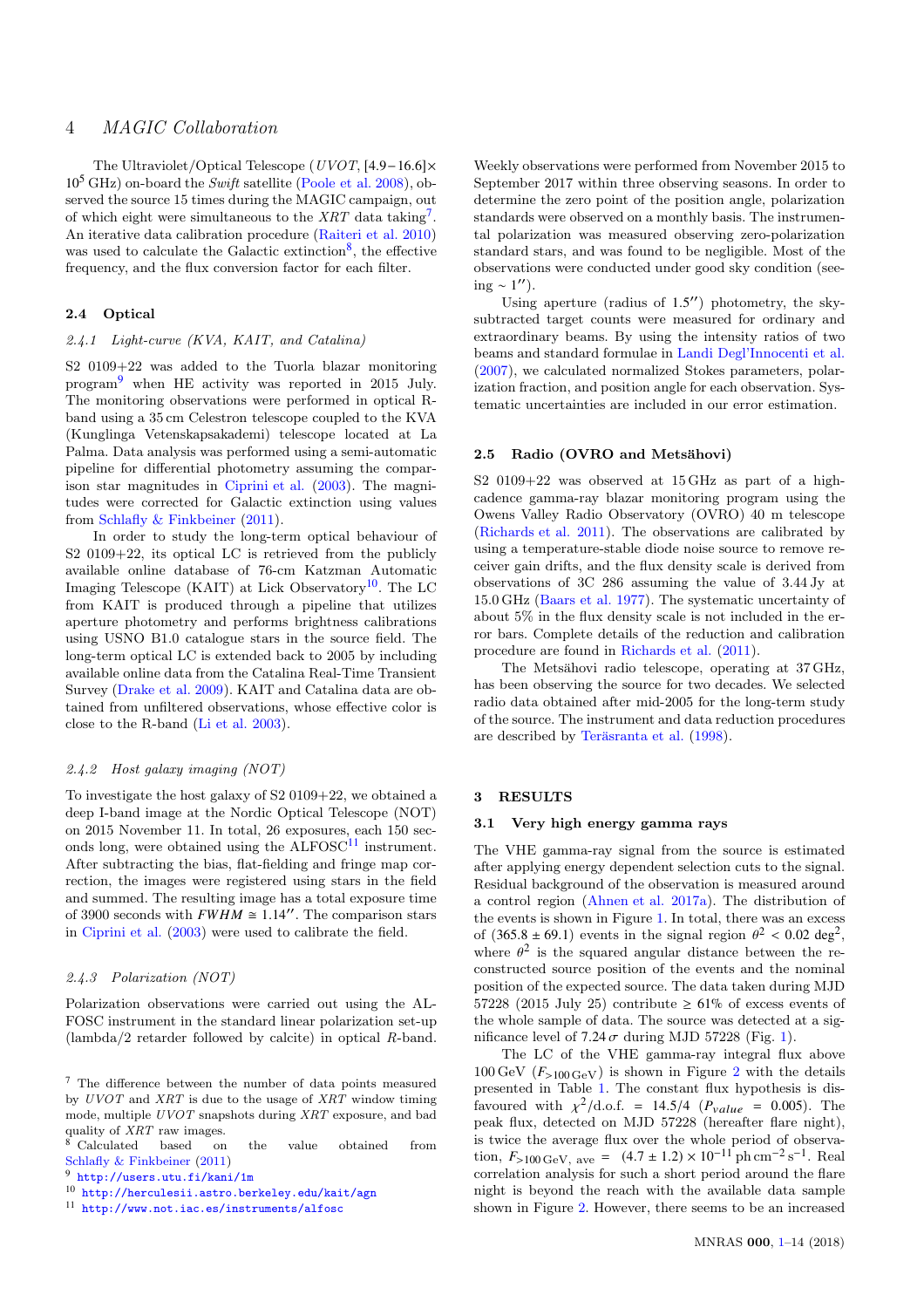

<span id="page-4-0"></span>Figure 1.  $\theta^2$  distribution of the S2 0109+22 events, signal (blue) and background (shadowed grey), for the 1.4 h of MAGIC observations during the flare night (top) and for all other observations 8.2 h (bottom). The vertical dashed line indicates the defined signal region.

flux in X-rays, optical and UV bands around the flare night, which suggests that emission in these bands could originate from a single region.

We compare the integral flux  $(F_{>200 \text{ GeV}})$  of S2 0109+22 to that of other TeV BL Lac objects (21 sources) with variable flux in VHE gamma rays presented in the most recent population study by [Fallah Ramazani et al.](#page-12-38) [\(2017](#page-12-38)), who studied a time independent correlation between several lower-energy bands and VHE gamma-ray luminosity, and predicted the VHE gamma-ray flux for 182 non-TeV BL Lac objects. The comparison is shown in Figure [3.](#page-5-0) Both the lowest and the largest observed flux of S2 0109+22 during the MAGIC campaign are among the faintest of the population. High and low state VHE gamma-ray predicted energy flux (>200 GeV) in [Fallah Ramazani et al.](#page-12-38) [\(2017](#page-12-38)) are  $(4.5 \pm 1.9) \times 10^{-12}$  and  $(9.8 \pm 2.1) \times 10^{-14}$  erg cm<sup>-2</sup> s<sup>-1</sup>, respectively. The largest observed flux over the same energy range,  $F_{>200\,\text{GeV}}^{\text{high obs}} = (4.6 \pm 1.5) \times 10^{-12}\,\text{erg}\,\text{cm}^{-2}\,\text{s}^{-1}$ , is in good agreement with the predicted flux. The lowest observed flux of this source is  $F_{(>200\text{GeV})}^{\text{low obs}} = (1.5 \pm 0.7) \times 10^{-12} \text{ erg cm}^{-2} \text{ s}^{-1}.$ The observed VHE gamma-ray flux of the source is fainter than the sample of variable TeV BL Lacs.

Figure [4](#page-5-1) shows the spectrum of S2 0109+22 in the VHE



<span id="page-4-1"></span>Figure 2. Multiwavelength lightcurve of S2 0109+22 during July 2015. (a) Daily VHE gamma-ray flux above 100 GeV from MAGIC. (b) HE gamma-ray flux (0.1-300 GeV) from Fermi-LAT in daily binning. The blue line shows the average HE gammaray flux reported by [Acero et al.](#page-12-26) (3FGL, [2015](#page-12-26)). (c) X-ray (red) and HE gamma-ray spectral index. (d) X-ray flux between 2-10 keV (blue) and 0.3-10 keV (red) by Swift-XRT. The solid lines shows the level of the X-ray flux observed in 2006.  $(e)$  UV flux obtained using different filters from Swift-UVOT. (f) Optical Rband (Cousin) flux from Tuorla blazar monitoring program. The blue line shows the average optical flux since July 2015.  $(g)$  Radio flux density at 15 GHz (blue) from OVRO and 37 GHz (red) from Metsähovi. The vertical dashed line indicates the beginning of the flare night (MJD 57228). Arrows represent flux upper-limits (95%) C.L.). X-rays, UV and optical fluxes are corrected for Galactic absorption/extinction.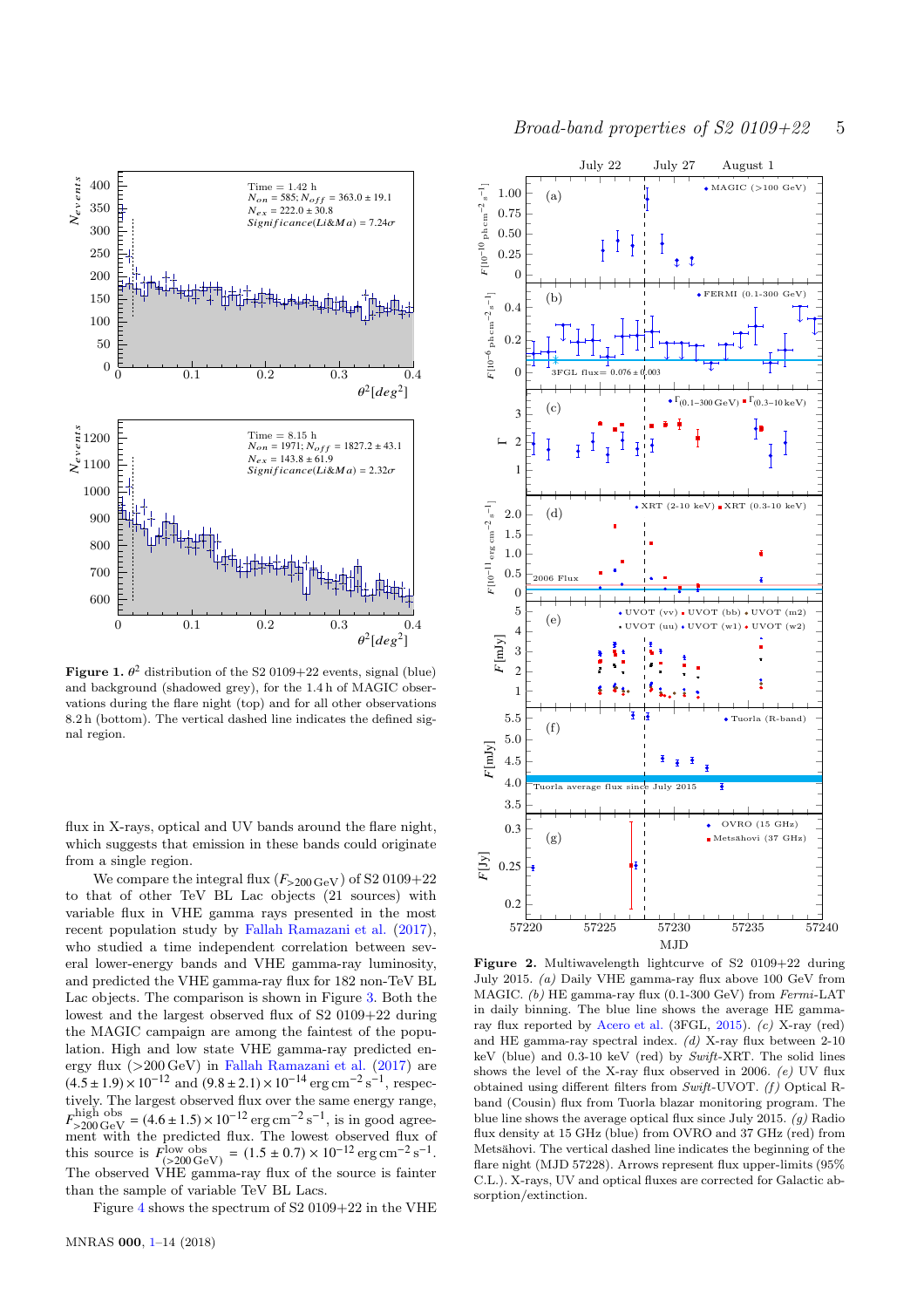gamma rays. We assume a simple power-law model,

$$
\frac{dN}{dE} = F_0 \left(\frac{E}{E_{\text{dec}}}\right)^{-\Gamma},\tag{1}
$$

where  $E_{\text{dec}}$  and  $F_0$  are the decorrelation energy and differential flux at  $E_{\text{dec}}$ , and  $\Gamma$  is the spectral photon index. The spectral parameters are obtained via forward-folding using Poissonian maximum likelihood procedure described by [Ahnen et al.](#page-12-44) [\(2017b\)](#page-12-44). In order to calculate the intrinsic spectral parameters, the same estimation procedure is used by assuming  $z = 0.35$  (see Sect. [3.5\)](#page-8-0) and Extragalactic Background Light (EBL) absorption model described by Domínguez et al.  $(2011)$  $(2011)$ . The spectral parameters are summarized in Table [2](#page-14-1) for the flare night and the average spectrum. The fitted model statistics are calculated in the energy range of 65–370 GeV and 65–250 GeV for average and flare night spectra, where MAGIC detected the source.

#### <span id="page-5-3"></span>3.2 High-energy gamma rays

We have found that there is no significant HE gamma-ray spectral and flux variability on a daily basis during the investigated period (MJD 57220–57240). These results are shown in Figure [2](#page-4-1) (Panels b and c). The HE gamma-ray constant fit flux is  $F_{(0.1-300 \text{ GeV})} = (1.4 \pm 0.4) \times 10^{-7} \text{ ph cm}^{-2} \text{ s}^{-1}$ , which is ∼ 2 times higher than the average flux reported in the 3FGL catalogue [\(Acero et al. 2015](#page-12-26)) for this source.

To model the HE gamma-ray spectrum of S2 0109+22, a power-law function which uses integrated flux as a free  $\mu$ <sub>parameter</sub><sup>[12](#page-5-2)</sup> is used.

$$
\frac{dN}{dE} = \frac{N(\Gamma + 1)E^{\Gamma}}{E_{\text{max}}^{\Gamma+1} - E_{\text{min}}^{\Gamma+1}}\tag{2}
$$

where  $\Gamma$  is the photon index,  $E_{\text{min}} = 100 \text{ MeV}$ ,  $E_{\text{max}} =$ 300 GeV, and N is the integral flux between *E*min and *E*max.

We analysed the source in the period MJD 57225–57232, modelling its spectrum with a simple power-law. The likelihood fit obtained a Test Statistic of *TS* = 111. The resulting power law index of the fitted model is  $\Gamma = 1.81 \pm 0.14$ . The spectral index of the investigated period is within the error bars of the one reported in 3FGL. In Figure [4,](#page-5-1) we show the flux values in six logarithmically spaced bins from 100 MeV to 300 GeV. Upper-limits are shown when the detection significances are lower than  $3\sigma$ .

#### 3.3 X-rays

The results of our X-ray analysis are shown in Figure [2](#page-4-1) with the details available in Table [3.](#page-14-2) The X-ray flux peaks three nights before the VHE gamma-ray peak. The X-ray spectrum is usually soft (Photon index,  $\Gamma_X \geq 2.4$ ). The constant flux hypothesis is rejected with  $> 10\sigma$  level of confidence. However, only a hint of brighter-harder trend with  $2\sigma$  level of confidence is present in our data sample. The trend between X-ray spectral index and flux  $(F_{0.3-10 \text{ keV}})$ can be described by a linear model (Fig. [5\)](#page-6-0) with the test statistics of  $\chi^2/\text{d.o.f.} = 2.97/5$ , corresponding to Pearson



<span id="page-5-0"></span>Figure 3. Different states of the observed and predicted VHE  $\gamma$ -ray flux (>200 GeV) of S2 0109+22 compared to the distribution of the variable TeV BL Lac sample reported in [Fallah Ramazani et al.](#page-12-38) [\(2017](#page-12-38)). This sample contains BL Lac objects with at least two flux measurements in VHE gamma rays.



<span id="page-5-1"></span>Figure 4. The observed (filled symbols) and intrinsic spectrum (open symbols) of the source obtained from MAGIC data for the flare night (MJD 57228, circles) and for all observations (MJD 57225–57231, squares) together with the HE gamma-ray spectrum obtained from Fermi-LAT data (MJD 57225–57232, triangles). The VHE gamma-ray spectra are corrected for the EBL absorption effect using the Domínguez et al. [\(2011](#page-12-45)) model.

correlation coefficient of 0.76. Moreover, we tried to fit a logparabola model to the data obtained on MJD 57228. It reveals that the power law model with an index  $\Gamma_X = 2.58 \pm 0.05$  $(\chi^2/{\rm d.o.f.} = 48.2/50)$  can describe the spectrum better. The X-ray flux  $(F_{0,3-10 \text{ keV}})$  on the flare night was > 6 times higher than the flux from 2006 observations.

## 3.4 Long-term behaviour

<span id="page-5-2"></span> $^{12}$  https://fermi.gsfc.nasa.gov/ssc/data/analysis/scitools/sourc**gammad-rayt.hil#Dawsrusin**g data from the OVRO and Tuorla Recently two studies of optical and radio behaviour of TeV blazars have been published. [Lindfors et al.](#page-12-46) [\(2016](#page-12-46)) studied the long-term optical and radio behaviour of 32 VHE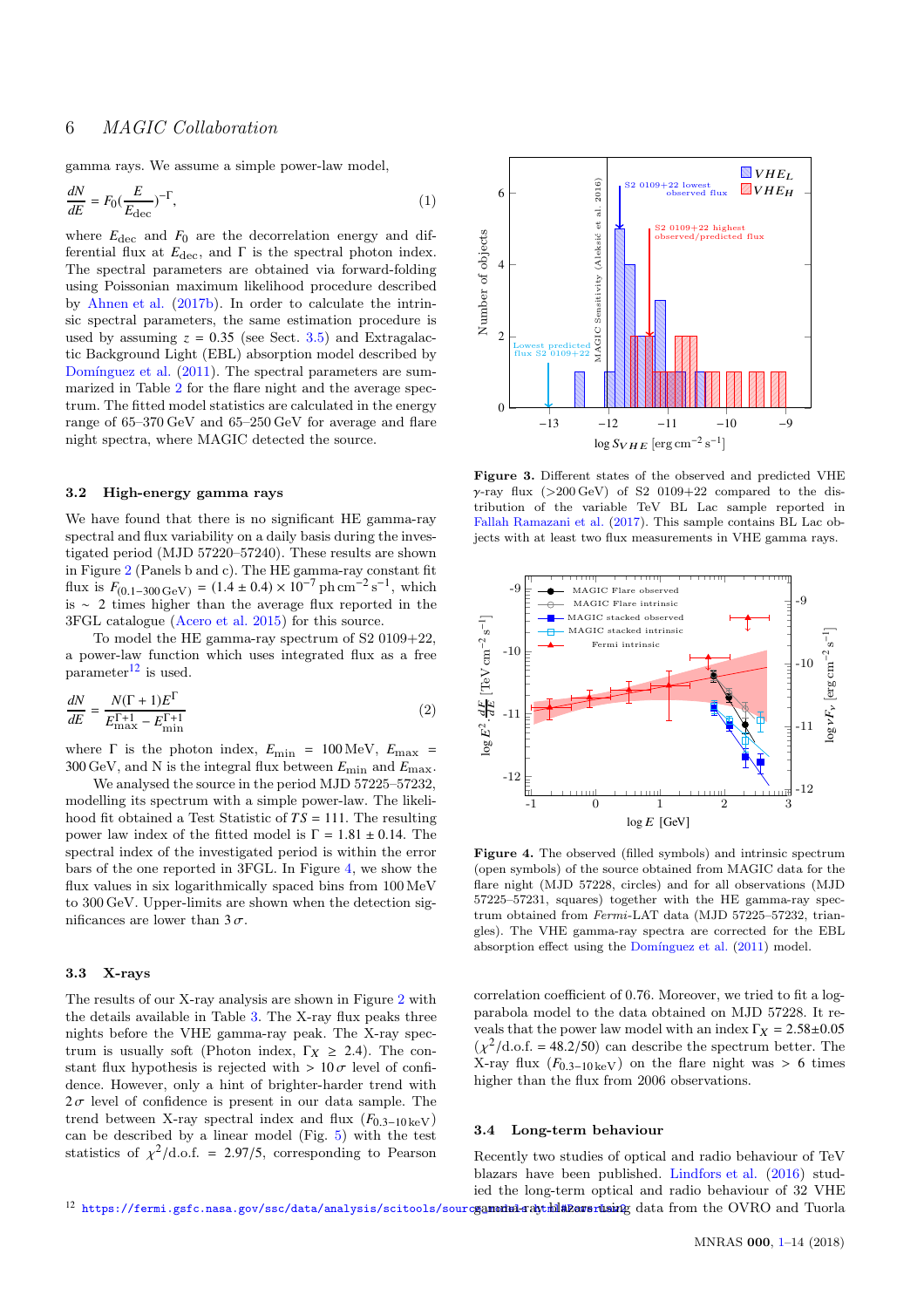

<span id="page-6-0"></span>Figure 5. X-ray spectral index vs. flux during the MAGIC campaign. The blue line shows the best fitted linear model.

blazar monitoring programs. They found correlated flares in half of the sources, and correlated long-term trends in 13 sources. [Hovatta et al.](#page-12-47) [\(2016](#page-12-47)) performed a first statistical study of the optical polarization variability of TeV blazars, and found that they are not different from the control sample of non-TeV blazars. S2 0109+22 was not part of those studies. In order to compare its optical and radio behaviour with the sample of VHE gamma-ray blazars, we have performed the same analysis of the long-term optical and radio data and optical-polarization data as done in [Lindfors et al.](#page-12-46) [\(2016](#page-12-46)) and [Hovatta et al.](#page-12-47) [\(2016](#page-12-47)).

Moreover, the long-term correlation studies between radio/optical and gamma-ray bands were already performed by [Max-Moerbeck et al.](#page-12-48) [\(2014\)](#page-12-48) and [Cohen et al.](#page-12-49) [\(2014\)](#page-12-49) using similar radio and optical datasets as those presented in this analysis. Therefore, we only attempt to study the longterm radio-optical cross-correlation behaviour of the source together with its optical polarization behaviour.

#### <span id="page-6-1"></span>3.4.1 Radio-Optical cross-correlation analysis

Figure [6](#page-7-0) illustrates the long-term optical and radio data of S2 0109+22. The coverage is of 12 years in the optical band (R-band and open filters) and at 37 GHz, and 10 years at 15 GHz.

Following [Lindfors et al.](#page-12-46) [\(2016\)](#page-12-46), we calculated the cross-correlation function between the optical and 15 GHz LCs using the Discrete Correlation Function (DCF; [Edelson & Krolik 1988](#page-12-50)) with local normalization (LCCF; [Welsh 1999](#page-13-10)). We use temporal binning of 10 days and require that each LCCF bin has at least 10 elements. Following [Max-Moerbeck et al.](#page-12-48) [\(2014](#page-12-48)), the significance of the correlation is estimated using simulated LC. In the simulations, we used a power spectral density index of -1.8 for the radio LC (Max-Moerbeck et al. in prep.), which is slightly smaller than the values between -1.4 and -1.7 reported in [Ciprini et al.](#page-12-18) [\(2004](#page-12-18)) for the (8 to 37 GHz) radio LCs. For the optical, we used a power spectral density index of -1.5 (Nilsson et al. in prep.). While there are several peaks (features) in the LCCF, shown in Figure [7,](#page-8-1) none of

them reach the  $2\sigma$  significance level. We also calculated the cross-correlation functions between the optical-37 GHz and 37-15 GHz. The only significant correlation is between 37- 15 GHz, with significance  $> 3\sigma$ . The peak is rather broad from  $-40$  to  $+30$  days (Fig. [7\)](#page-8-1) and is consistent with zero lag. Typically, for evolving synchrotron self-absorbed components (e.g. [Stevens et al. 1994](#page-13-11); [Fuhrmann et al. 2014](#page-12-51)), one would expect the higher frequency to lead the lower frequency variations, which is consistent with our finding. However, as stated the peak is rather wide and also consistent with zero time lag. These results may indicate co-spatiality.

The optical-radio correlations of this source have been previously studied by [Hanski et al.](#page-12-52) [\(2002\)](#page-12-52) and [Ciprini et al.](#page-12-18) [\(2004](#page-12-18)). Both works found several weak peaks in the correlations with lags 190, 400 days [\(Hanski et al. 2002\)](#page-12-52), and 190, 789 and 879 days [\(Ciprini et al. 2004\)](#page-12-18). In Figure [7,](#page-8-1) there is a single 'feature' covering all these lags, peaking at ∼500 days. This feature is not significant and in general the results of our calculation agree with those by [Hanski et al.](#page-12-52) [\(2002](#page-12-52)) and [Ciprini et al.](#page-12-18) [\(2004\)](#page-12-18).

We also searched for common long-term trends from the optical and radio data by fitting linear trends to these LCs. No long-term trends were found at these wavelengths.

We then compared the results of the correlation and trend analyses to the results obtained for other TeV blazars in [Lindfors et al.](#page-12-46) [\(2016](#page-12-46)). The sources in which no connection between flaring behaviour nor long term behaviour were found were a minority in that sample and were either very weak sources, or bright sources with clear outbursts like S2 0109+22. These other bright sources in the [Lindfors et al.](#page-12-46) [\(2016](#page-12-46)) sample were S5 0716+714, ON 325 and W Com and it was suggested that as there were several  $2\sigma$  peaks in their correlation function, there might be several time-scales involved, blurring the correlation. However, for S2 0109+22 we do not find any correlation peaks above  $2\sigma$ . This result may indicate that a major fraction of the optical flux in this source is not originating from the same emission region as the radio, or that the radio-optical correlation is more complex than can be probed by the simple cross-correlation function used in this paper.

#### 3.4.2 Optical Polarization

The optical emission in active galaxies is dominated by synchrotron emission of the their jet, which is intrinsically highly polarized. In an optically thin jet with uniform magnetic field, the polarization fraction can be up to 70% (e.g., [Pacholczyk 1970](#page-12-53)). The more typically observed levels of fractional polarization reach a few tens of percent at maximum (e.g., [Angel & Stockman 1980](#page-12-54); [Angelakis et al. 2016](#page-12-55)), which have been taken as evidence for disordered magnetic fields. The linearly polarized emission is described using the Stokes parameters  $I$  (for total intensity), and  $Q$  and  $U$  (for linear polarization). Using the Stokes parameters, the polarization fraction and the electric vector position angle (EVPA) can be defined as  $m = (\sqrt{Q^2 + U^2})/I$  and EVPA=  $1/2 \tan^{-1}(U/Q)$ . The polarization fraction and EVPA for S2 0109+22 are shown in Figure [8.](#page-9-0)

We estimate the long-term polarization variability of S2 0109+22 by using the methods described in [Hovatta et al.](#page-12-47) [\(2016](#page-12-47)) where the optical polarization of a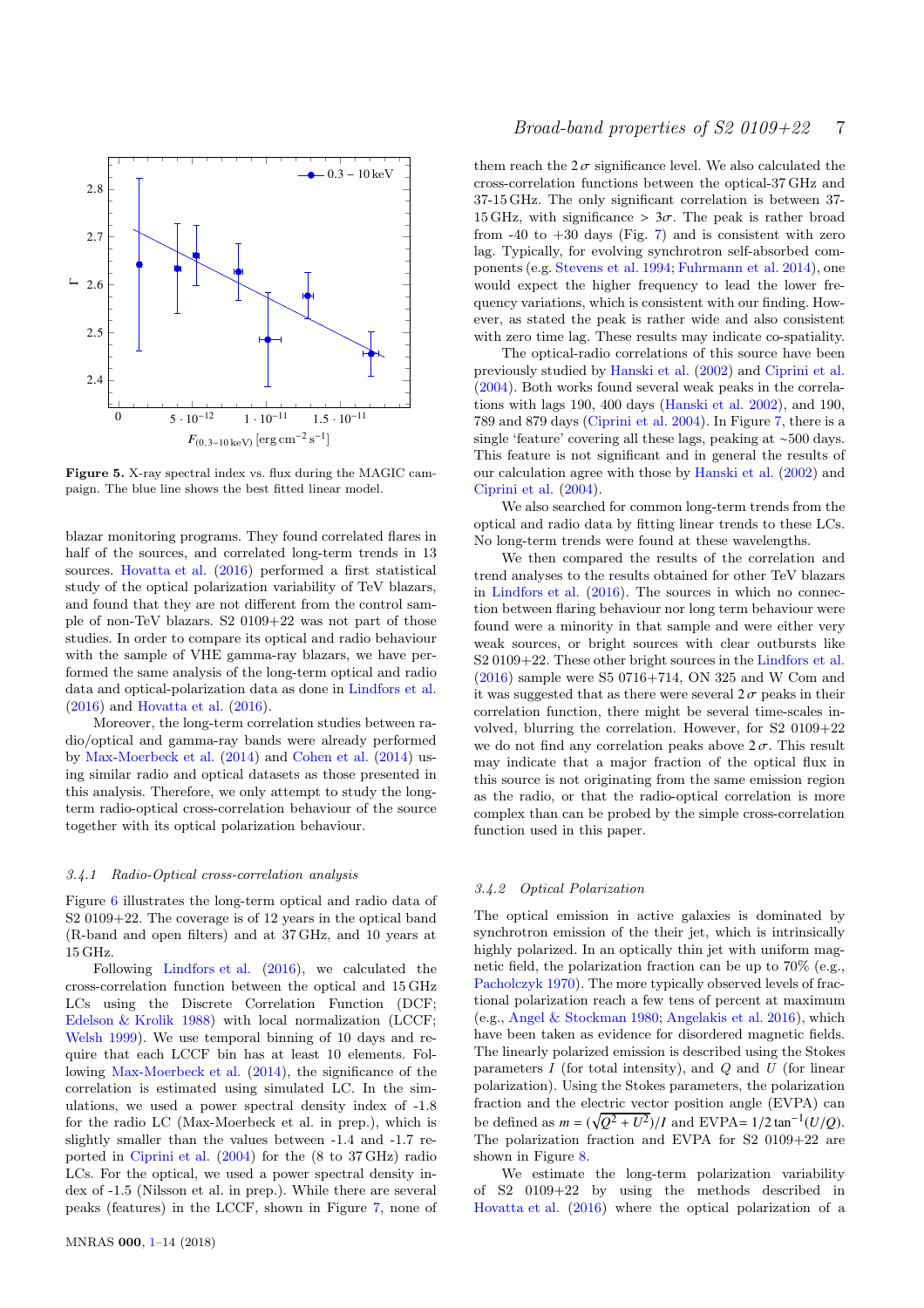

<span id="page-7-0"></span>Figure 6. Long-term radio and optical LC of S2 0109+22. Top: Radio flux density at 15 GHz (OVRO). Middle: Radio flux density at 37 GHz (Metsähovi). Bottom: Optical flux density in R-band (KVA) and with open filter (KAIT and Catalina). The vertical dashed line indicates the flare night (MJD 57228).

sample of TeV and non-TeV-detected BL Lac objects was studied. We calculate the intrinsic mean polarization fraction and its modulation index (standard deviation of the polarization fraction over the mean), by assuming that the polarization fraction follows a Beta distribution, which is confined to values between 0 and 1, similarly as the polarization fraction. A single polarization observation is assumed to follow a Ricean distribution, so that our probability density function is obtained by convolving the Beta and Ricean distributions as follows,

$$
PDF(p; \alpha, \beta) = \frac{p^{\alpha - 1} (1 - p)^{\beta - 1}}{B(\alpha, \beta)},
$$
\n(3)

where  $p$  is the polarization fraction and  $\alpha$  and  $\beta$  determine the shape of the Beta distribution  $B(\alpha, \beta)$ . If the parameters  $a, \beta$  of this distribution are known, the mean polarization fraction and the intrinsic modulation index are then given by

$$
p_{int} = \frac{\alpha}{\alpha + \beta} \tag{4}
$$

and

$$
m_{\text{int}} = \frac{\sqrt{Var}}{p_{\text{int}}} = \frac{\sqrt{\frac{\alpha \beta}{(\alpha + \beta)^2 (\alpha + \beta + 1)}}}{\frac{\alpha}{\alpha + \beta}},\tag{5}
$$

where *Var* is the variance of the distribution. Details of the method are described in Appendix A of [Blinov et al.](#page-12-56) [\(2016](#page-12-56)). The intrinsic mean polarization fraction of S2 0109+22 is  $0.090^{+0.010}_{-0.008}$ , which is higher than the sample mean values of  $0.054 \pm 0.008$  and  $0.079 \pm 0.009$  obtained for the TeV and non-TeV BL Lac objects in [Hovatta et al.](#page-12-47) [\(2016](#page-12-47)). Similarly, the intrinsic modulation index of the polarization fraction  $0.54^{+0.08}_{-0.06}$  is higher than the sample mean values for the TeV<br> $(0.20 \pm 0.03)$  and non TeV  $(0.38 \pm 0.04)$  sauress  $(0.29 \pm 0.03)$  and non-TeV  $(0.38 \pm 0.04)$  sources.

The polarization angle variability can be quantified by calculating the derivative of the polarization angle variations. First we account for the  $n\pi$  ambiguity of the polarization angle by requiring that each subsequent point is within  $90^{\circ}$  from the previous observation. We obtain a median derivative of 2.4 degrees per day, which translates to 3.3 degrees per day in the source frame when multiplied by  $(1 + z)$   $(z = 0.35$ , see Sect. [3.5\)](#page-8-0). Comparing this to the histograms in Figure 4 of [Hovatta et al.](#page-12-47)  $(2016)$  shows how S2 0109+22 varies more rapidly in polarization angle than the average TeV (mean  $1.11 \pm 0.29$  deg./day) and non-TeV (mean  $1.66 \pm 0.45$  deg./day) sources. This is also seen when we examine the polarization variations in the *Q*/*I*−*U*/*I*-plane (see the inset in Fig. [8](#page-9-0) for the *Q*/*I*−*U*/*I* plot). As described in [Hovatta et al.](#page-12-47) [\(2016\)](#page-12-47) a tightly clustered distribution of the points in the  $Q/I - U/I$ -plane is an indication of a preferred polarization angle. For S2 0109+22 the weighted average of the *Q*/*I* and *U*/*I* values places the mass center at a distance of 0.039 from the origin, which is smaller than the mean value of  $0.050 \pm 0.008$  for the TeV sources in [Hovatta et al.](#page-12-47) [\(2016](#page-12-47)). However, the spread in the points, quantified as the distance of each point from the mass center, is 0.077, which is much higher than the mean values  $(0.021 \pm 0.003$  for TeV and  $0.041 \pm 0.005$  for non-TeV sources) in [Hovatta et al.](#page-12-47) [\(2016](#page-12-47)).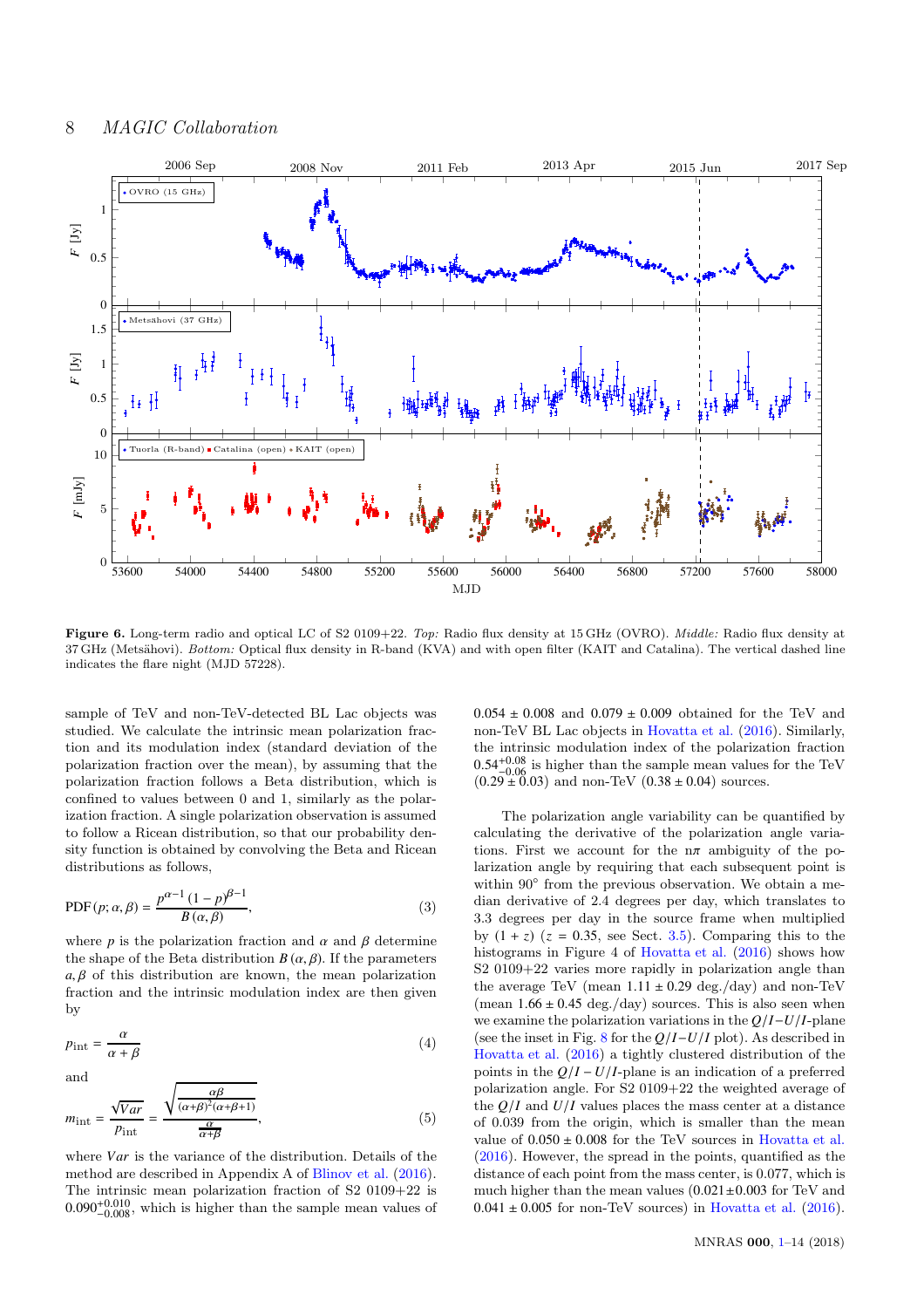In fact, there is only one non-TeV source with a value higher than we obtain for S2 0109+22.

These results are in good agreement with previous studies (e.g. [Takalo 1991\)](#page-13-2) and indicate that the optical polarization of S2 0109+22 is more variable both in fractional polarization and position angle than other high-energy BL Lac objects, and that there does not seem to be a preferred polarization angle in the source, at least over our monitoring period. This is not unexpected based on the analysis of [Hovatta et al.](#page-12-47) [\(2016](#page-12-47)) which showed that the polarization variability depends more on the position of the synchrotron peak rather than the detection of TeV emission (see also [Covino et al. 2015](#page-12-57)). As shown in Figure [9,](#page-9-1) in the ISP-type S2 0109+22 the optical emission probes the peak of the synchrotron component, where the variability is expected to be higher (see also [Angelakis et al. 2016](#page-12-55)). Comparing the obtained intrinsic mean polarization fraction to the values presented by [Angelakis et al.](#page-12-55) [\(2016\)](#page-12-55), this source seems to be a rather typical ISP-type object. The maximum polarization fraction is over 15%, which is high, but not uncommon for ISP sources, as shown in [Hovatta et al.](#page-12-47) [\(2016\)](#page-12-47) where about 30% of the ISP objects reach fractional polarization values as high as or higher than 15%. This indicates that the magnetic field order must be fairly high in the emission region.

#### <span id="page-8-0"></span>3.5 Redshift estimation

The lack of emission lines in the optical spectrum of BL Lacs objects makes the determination of the redshift of these sources particularly challenging. An estimation on the distance can be obtained from basic assumption on the host galaxy luminosity (e.g. [Nilsson et al. 2003](#page-12-58)). Alternatively, an upper limit on the distance can instead be estimated by studying the deformation induced by the EBL on the VHE gamma-ray spectrum.

#### <span id="page-8-2"></span>3.5.1 Host galaxy

We use the deep I-band image (see [2.4.2\)](#page-3-6) to search for the host galaxy emission. Two-dimensional surface brightness models were fitted to the light distribution of S2 0109+22 in order to study its host galaxy. Prior to the fitting, the background level was measured and subtracted, removing also a small tilt in the background. Two models were considered: 1) a point source (jet) model and 2) a point source  $+$  elliptical galaxy model. Both models had three free parameters, point source x-y position plus flux in the first model, and point source flux, host galaxy flux and host galaxy effective radius in the second model. The first model was used to fix the position of the nucleus, i.e. the second model was fit using the position from the first model to fix the point source and the host galaxy into the same position. Moreover, the ellipticity of the host galaxy was fixed to  $\varepsilon = 0$ and the Sersić index to  $n = 4$ . Both models were convolved with the PSF, determined from two nearby stars, located at 61′′and 84′′away from, and with similar peak intensity to S2 0109+22. The fit was performed using pixels within 10.5′′of the center of S2 0109+22.

We used a Metropolis sampler (e.g. [Martino & Elvira](#page-12-59) [2017](#page-12-59)) to map a posteriori distribution in three-dimensional parameter space. We employed 10 independent walkers, each



<span id="page-8-1"></span>Figure 7. Top: The results of the DCF study between optical (Rband) and radio (15 GHz). Bottom: The results of the DCF study between radio bands (15 and 37 GHz); We show  $1\sigma$ ,  $2\sigma$  and  $3\sigma$  significance limits (green, blue, and red lines, respectively). Positive significant lags show that the flare at 15 GHz is leading the other bands.

completing 30 000 iteration steps and with flat priors. The walkers were initially distributed randomly over a fairly wide range of values, but they all quickly converged towards the same area in the parameter space corresponding to the maximum likelihood. The calculation of likelihood assumed that the pixel values had an uncertainty consisting of four components, each normally distributed: 1) Photon noise, 2) readout noise, 3) error in background determination and 4) error in the PSF model. The background uncertainty was determined by measuring the background around the source in 10 rectangular regions. For the PSF error, we subtracted the PSF from a star close to S2 0109+22 and examined the residuals. The residuals were the strongest near the center of the star, where they amounted to 2% of the local signal.

Figure [10](#page-10-0) shows the marginalized posterior distributions of the two host galaxy parameters: the host galaxy flux and effective radius. The parameters are correlated and in addition both correlate strongly with the point source flux. The best-fit (mode of the posteriors) parameters of model no.2 correspond to AGN flux  $= (6.651 \pm 0.003)$  mJy, host galaxy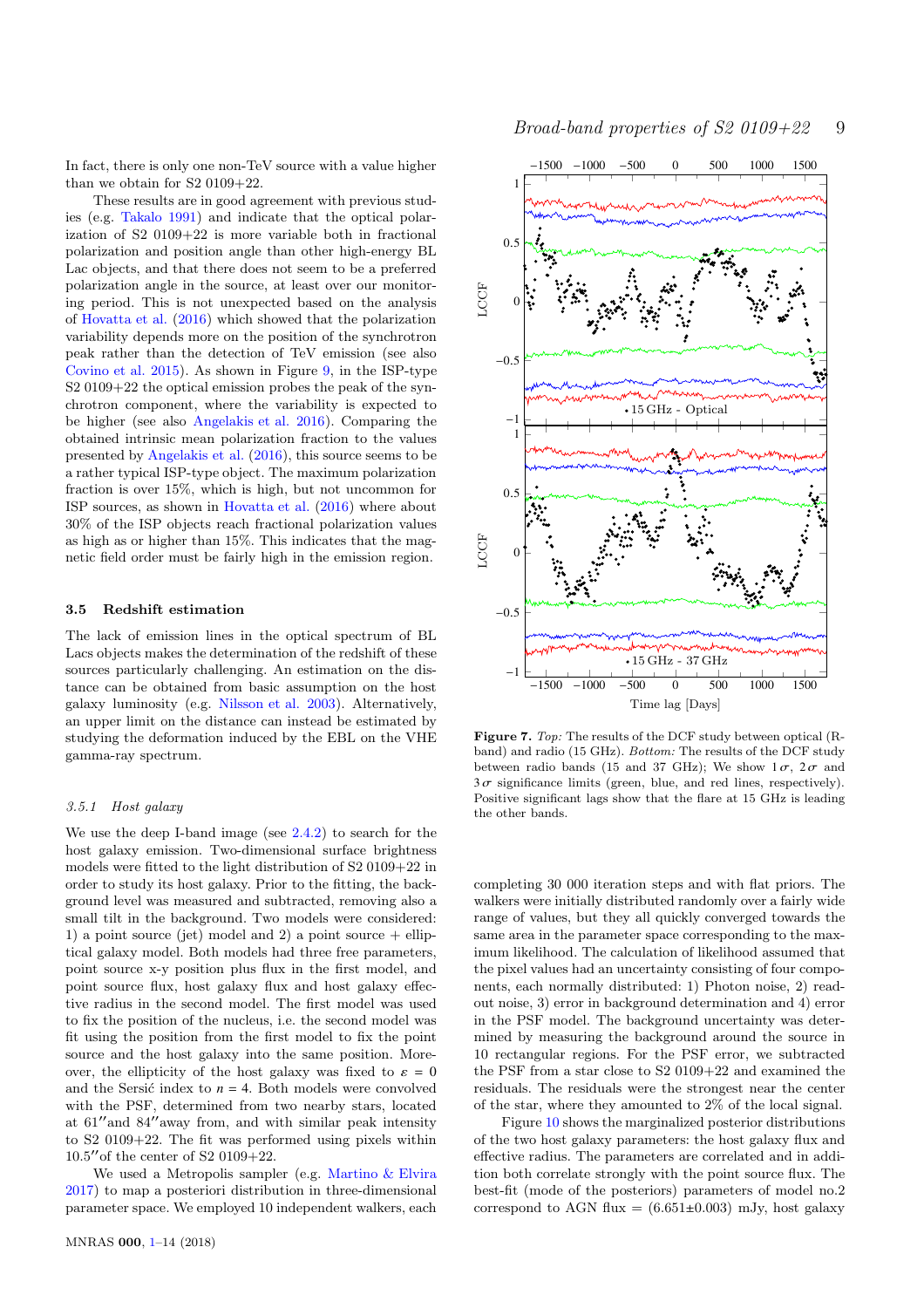

<span id="page-9-0"></span>Figure 8. Top panel: Degree of polarization in the optical (Rband) obtained with the Nordic Optical telescope. Bottom panel: Same for the polarization angle. The inset shows the source polarization measurements in  $Q/I-U/I$ -plane. The black square in the  $Q/I-U/I$ -plane is the mass center of weighted average of the  $Q/I$  and  $U/I$  values.

flux  $(0.149\pm0.003)$  mJy and effective radius  $(1.40\pm0.04)$ . The host galaxy flux in the I-band optical is  $I = 18.05$  mag.

If we make the assumption that the host galaxy is a passively evolving early type galaxy with absolute magnitude  $M_R$  = −22.8 [\(Sbarufatti et al. 2005](#page-13-12)) with  $R - I$  $= 0.7$  and using  $A_I = 0.057$  for the Galactic absorption [\(Schlafly & Finkbeiner 2011](#page-13-7)), then we obtain  $z = 0.36 \pm 0.07$ . This value and its error are a result of 1000 trials where we first drew  $M_R$  from a Gaussian distribution with average  $-22.8 \pm 0.5$  and then determined the redshift compatible with the observed I-band magnitude taking into account the evolution, K-correction and Galactic absorption.

## 3.5.2 Redshift upper limit based on absorption of VHE gamma rays

The absorption of VHE gamma rays through interaction with the EBL increases with source distance and photon energy. Basic assumptions on the intrinsic spectrum can be used to infer a limit on the distance of the blazar (e.g. [Mazin & Goebel 2007](#page-12-60); [Prandini et al. 2010](#page-13-13)). In order to determine an upper limit for the source distance, we assumed that the intrinsic spectrum is described by a power law or a concave function (i.e. hardness does not increase with energy). The archival data (Fig. [9\)](#page-9-1) indicates that the spectrum of the source in the HE gamma-ray band is variable. Considering that the source is not located at  $z > 1$ , we assume the hardest possible spectrum for this redshift as an intrinsic power-law index. As a conservative approach we assume a fixed photon-index limit of 1.5 following [Aharonian et al.](#page-12-61) [\(2006](#page-12-61)) and [Meyer et al.](#page-12-62) [\(2012\)](#page-12-62). We obtain a 95% confidence level limit to the S2 0109+22 redshift of  $z \le 0.60$ . The value is obtained by means of a maximum likelihood fit



<span id="page-9-1"></span>Figure 9. Quasi-simultaneous broad band SED of S2 0109+22 during the MAGIC observations. Archival non-simultaneous data are also shown (grey symbols). See the text for detailed information on the period of observation by different instruments.

to the observed event rates vs. the reconstructed energy, modelling the intrinsic spectrum with a power-law function, using the EBL model of Domínguez et al.  $(2011)$  $(2011)$ , and performing a scan in redshift. The limit is obtained, following Rolke  $&$  López [\(2001](#page-13-14)), from the resulting profile likelihood vs. redshift, with the intrinsic source parameters, and the background rates vs. reconstructed energy, treated as nuisance parameters. A more conservative limit can be estimated by varying the simulated total light throughput of the instrument by  $\pm 15\%$ . This yields an 95% upper limit on the redshift of  $z \leq 0.67$ . To estimate the uncertainties caused by EBL model selection, we test eight different EBL models (i.e. [Franceschini et al. 2008](#page-12-63); [Kneiske & Dole 2010;](#page-12-64) [Finke et al.](#page-12-65) [2010](#page-12-65); [Gilmore et al. 2012;](#page-12-66) [Helgason & Kashlinsky 2012;](#page-12-67) [Inoue et al. 2013;](#page-12-68) [Stecker et al. 2016\)](#page-13-15). The results show that the uncertainties due to EBL model selection are negligible compared with the instrumental uncertainties. Finally, in order to verify the assumed intrinsic photon index (1.5), we compare the results with the ones obtained by assuming the photon index in Section [3.2](#page-5-3) ( $\Gamma = 1.81 \pm 0.14$ ). The comparison shows that results are consistent with each other.

The estimated redshift  $(z = 0.36 \pm 0.07)$  and the calculated redshift 95% upper limit  $(z \leq 0.67)$  in this paper are consistent with the value reported by [Paiano et al.](#page-13-4) [\(2016,](#page-13-4)  $z > 0.35$ ). Therefore, we used  $z = 0.35$  based on the accuracy of the technique and other uncertainties, to calculate the intrinsic properties of the source.

#### <span id="page-9-2"></span>3.6 Spectral energy distribution

In this section, we first present the physical modelling of the SED based on the quasi-simultaneous data described in previous sections. Then, we use a mathematical approach in order to calculate the location of SED peaks in other epochs using archival data (as well as the quasi-simultaneous data near the flare night).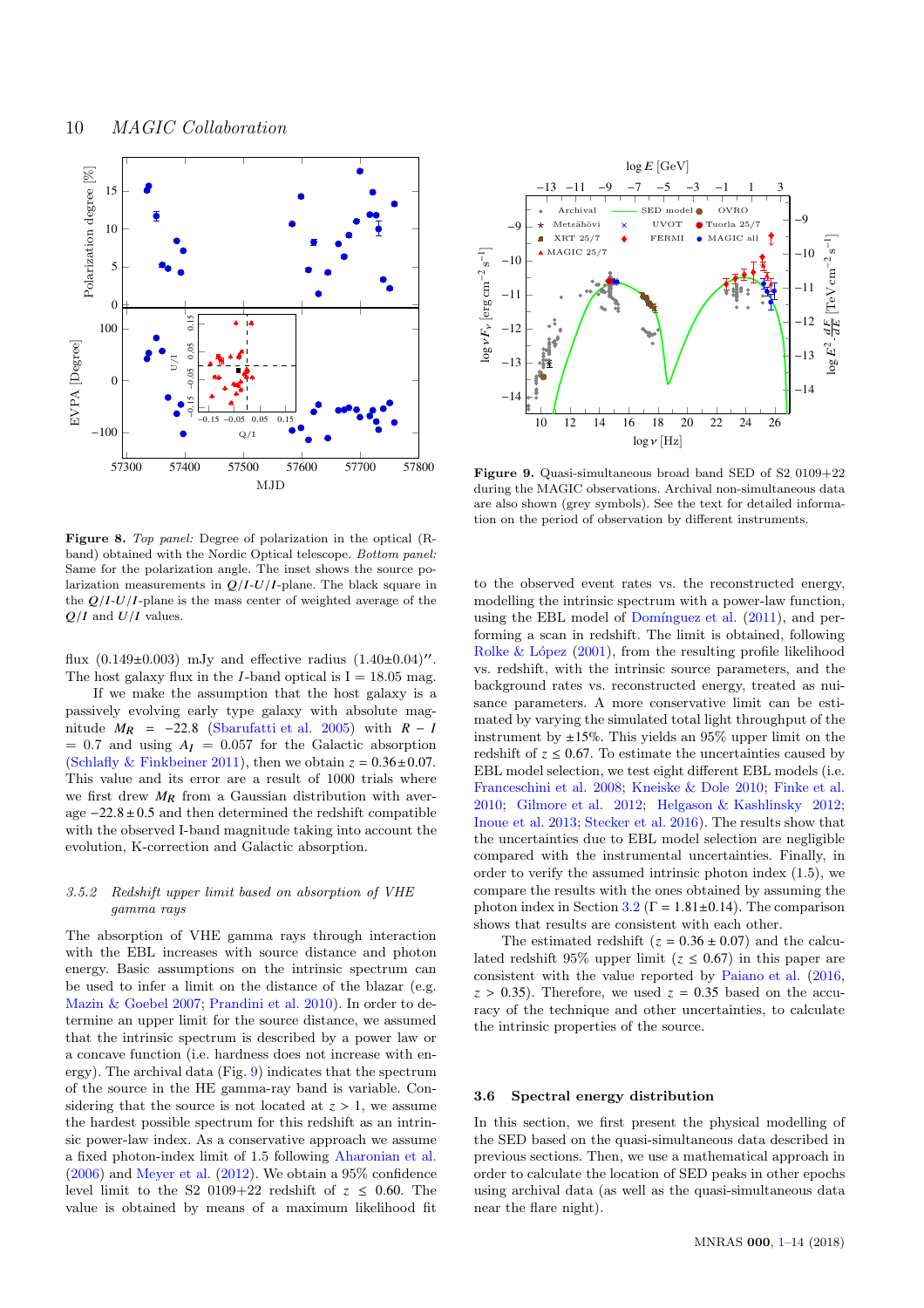

<span id="page-10-0"></span>Figure 10. Marginalized posterior distributions of the host galaxy flux and effective radius (bottom-right). The likelihood distribution of effective radius *(bottom-left)* and host galaxy flux (top-right). The color is proportional to the probability.

## <span id="page-10-2"></span>3.6.1 Broad band SED

In Figure [9,](#page-9-1) we plot the broad-band SED of S2 0109+22 using the multi-frequency data described in previous sections. For the SED modelling, the HE and VHE gammaray spectra are constructed from MAGIC and Fermi-LAT data obtained on MJD 57225-57231. The VHE gamma-ray data are corrected for the EBL absorption effect using the Domínguez et al. [\(2011](#page-12-45)) model. The VHE gamma-ray spectrum is dominated by the signal from the flare night. However, for the night of the flare, we do not have enough strictly simultaneous data to produce a robust model. As discussed in Section [3.1,](#page-3-7) the low significance of the signal outside the flare night did not allow us to construct a low-state SED. For X-ray, UV and optical, we selected the data points which are near the flare night, to avoid averaging a variable source with different distribution of observation times during the MAGIC campaign. The Swift-UVOT and Swift-XRT data are used to reproduce the UV and X-ray spectra of the source on MJD 57228.41. The optical data point, obtained by the KVA telescope on MJD 57228.22, is corrected for Galactic extinction. The host galaxy contribution to the optical flux is neglected (see Sect. [3.5.1\)](#page-8-2). The radio data points were collected on MJD 57227.41 and 57227.08 in 15 and 37 GHz respectively, but are not used for SED modelling (see below).

The quasi-simultaneous SED was modelled using a one-zone synchrotron self-Compton model [\(Maraschi & Tavecchio 2003\)](#page-12-69). It assumes a spherical, relativistically moving emission region characterized by its radius  $R$ , magnetic field B and Doppler factor  $\delta$ . It contains an electron population following a broken power-law distribution with index  $p_1$  for  $\gamma_{\text{min}} < \gamma < \gamma_{\text{break}}$  and  $p_2$ for  $\gamma_{\text{break}} < \gamma < \gamma_{\text{max}}$ . The normalization of this electron distribution at  $\gamma=1$  is *K*. We use the redshift of  $z=0.35$  for the source (see Sect. [3.5\)](#page-8-0).

The goodness of the fitted model is judged by a  $\chi^2$ test  $(\chi^2/\text{d.o.f} = 22.4/16)$  assuming fixed  $\gamma_{\text{min}} = 1.0 \times 10^3$ because there is no instrument available to probe the energy range where the influence of  $\gamma_{\rm min}$  would be significant. Therefore, the curve represents only one possible set of SED parameters. The other parameters used for the model are:  $R = 5.5 \times 10^{16}$  cm,  $B = 0.054$  G,  $\delta = 21.7$ ,  $\gamma_{\text{break}} = 1.2 \times 10^4$ ,  $\gamma_{\text{max}} = 4.5 \times 10^5$ ,  $p_1 = 1.94$ ,  $p_2 = 3.68$  and  $K = 3.1 \times 10^3$  cm<sup>-3</sup>. The assumed emission region size is compatible with a daily variability time scale. There is no evidence of a shorter variability time scale in the multi wavelength data during the MAGIC campaign. The parameters are rather typical for TeV BL Lac objects (See e.g. [Tavecchio et al. 2010](#page-13-16)).

The one-zone model does not reproduce the spectrum at the lowest frequencies, since the emission is self-absorbed below the millimetre band. It is generally assumed that this emission is produced in the outer regions of the jet. This is in agreement with the results in Section [3.4.1,](#page-6-1) where no connection between the long-term behaviour of the optical and radio bands was found for this source. Moreover, the location of the SED peaks are roughly estimated to be log  $v_{\text{sync}} \approx 15.4$ and  $\log v_{\rm IC} \simeq 23.3$ .

## <span id="page-10-3"></span>3.6.2 SED peaks

In order to determine the peak frequencies of the SED components, we fitted simultaneously two log-parabolic spectra (e.g [Massaro et al. 2004](#page-12-70)), one for the synchrotron peak and another for the Inverse Compton (IC), to the SED of the source. We try to calculate the location of the SED peaks for two different states. First, we extracted the archival data from the ASI Space Science Data Cen- $\text{ter}^{\text{13}}$  $\text{ter}^{\text{13}}$  $\text{ter}^{\text{13}}$ . Since the archival data are non-simultaneous and  $v_{\text{peak}}$  is known to change with the activity state in blazars (e.g. [Anderhub et al. 2009](#page-12-71)), we can expect the fitted  $v_{\text{peak}}$ to depend on the frequencies covered and on the number of observing epochs. To roughly estimate how much this could affect  $\nu_{\rm peak}$  we constructed 4 different samples from the archival data, one representing a high state, another for a low state and two 'mixed' states. The archival data indicate that the source is an intermediate synchrotron peak BL Lac object based on the classifications in [Abdo et al.](#page-12-12) [\(2010b\)](#page-12-12) with  $\log v_{\text{sync}} = 14.4 \pm 0.1$  and  $\log v_{\rm IC}$  = 22.8  $\pm$  0.2, which is consistent with the source classification reported by [Laurent-Muehleisen et al.](#page-12-19) [\(1999](#page-12-19)); Dennett-Thorpe & Marchã [\(2000](#page-12-20)); [Bondi et al.](#page-12-21) [\(2001](#page-12-21)); [Ciprini et al.](#page-12-18) [\(2004\)](#page-12-18).

In the second step we used the quasi-simultaneous data described in section [3.6.1.](#page-10-2) The locations of the peaks are  $\log v_{\text{sync}} = 15.1 \pm 0.5$  and  $\log v_{\text{IC}} = 23.1 \pm 0.2$ , which are consistent with the results obtained from the physical modelling described in Section [3.6.1.](#page-10-2) Table [4](#page-14-3) shows the summary of the SED peaks using different approaches and datasets. Based on the broad-band SED modelled for this dataset, the X-ray emission is purely synchrotron, which is normal for HSP BL Lac objects (e.g. [Acciari et al. 2010\)](#page-12-72). The historical X-ray observations of 2006 (Table [3\)](#page-14-2) show a hard X-ray spectral index  $(\Gamma_X = 2.06 \pm 0.05)$  which is in good agreement with the broad-band SED reported by [Ciprini et al.](#page-12-18) [\(2004](#page-12-18)) and the normal case for LSP and ISP BL Lac objects (e.g. [Pratim Basumallick & Gupta 2017\)](#page-13-17). Therefore, there is a hint of a transition from intermediate to high synchrotron

<span id="page-10-1"></span> $13$  <http://www.asdc.asi.it/>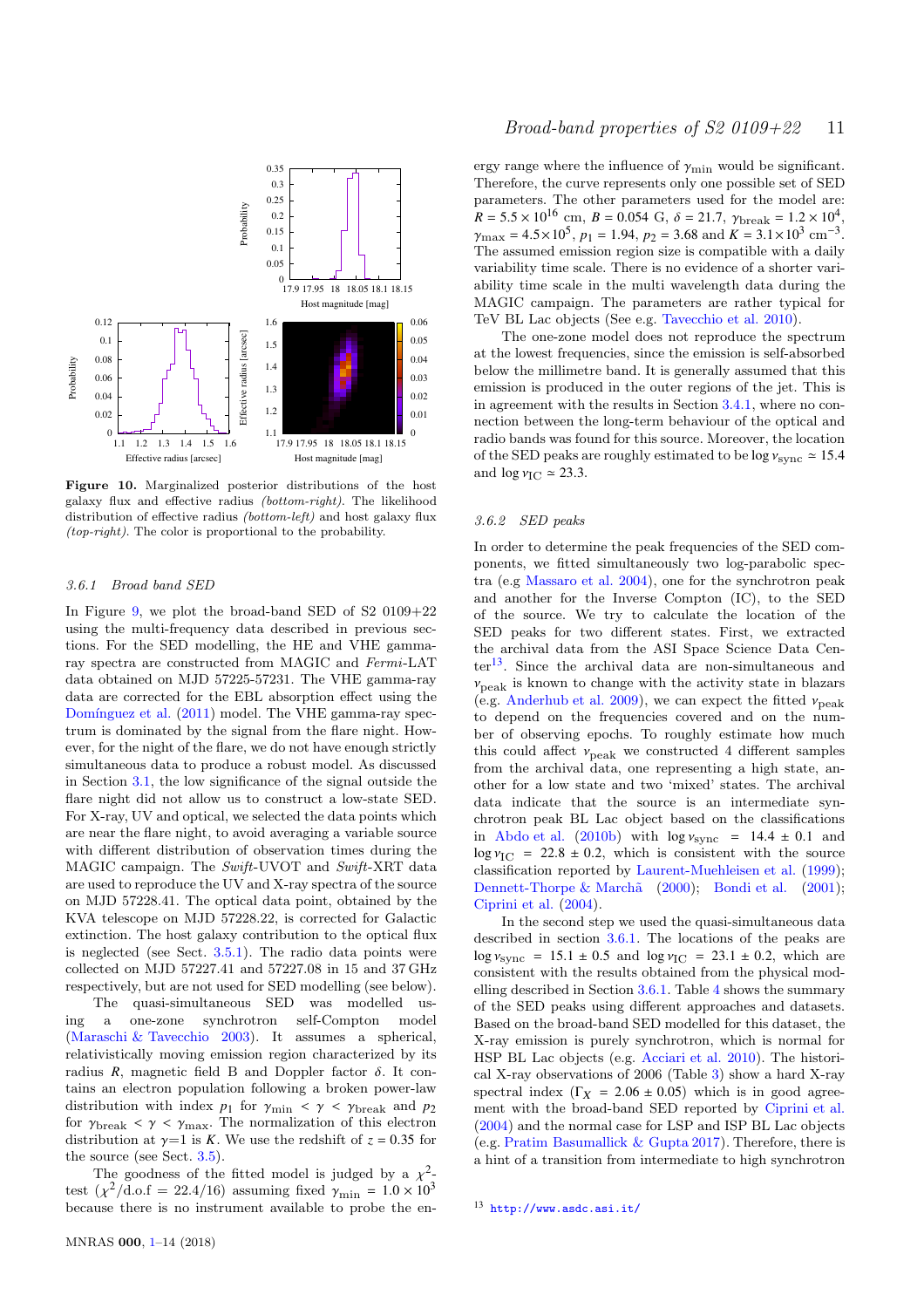peak during the MAGIC observation period. The transition is not only in the peak but the whole SED is appearing as a typical X-ray bright HSP SED (e.g. PKS 2155-304: [H.E.S.S. Collaboration et al. 2012,](#page-12-73) and references therein).

## <span id="page-11-0"></span>4 SUMMARY

S2 0109+22 was discovered for the first time in the HE gamma-ray band by the Fermi-LAT during the first three months of sky-survey operation in 2008 [\(Abdo et al. 2009](#page-12-74)). Previous EGRET upper limits are reported in [Ciprini et al.](#page-12-18)  $(2004).$  $(2004).$ 

In this paper, we reported the first VHE gamma-ray detection of S2 0109+22 by MAGIC in 2015 July. The MAGIC observation was triggered by the source high state in HE gamma rays. During the MAGIC observation campaign, the HE gamma-ray LC does not show variability on a daily time scale, while the constant fit to VHE gamma-ray flux was rejected with  $3\sigma$  level of confidence.

We performed a long-term and a short-term multifrequency study of the source, from radio to VHE gamma rays and compare the source to other TeV blazars. The summary of the main outcomes are:

(i) Compared to the sample of 21 known variable TeV BL Lac objects (Fig. [3\)](#page-5-0), the observed VHE gamma-ray flux from S2 0109+22 is relatively low. The predicted low state VHE gamma-ray flux by [Fallah Ramazani et al.](#page-12-38) [\(2017\)](#page-12-38) is below the sensitivity of the current generation of IACTs. Moreover, the source was not detected after its flaring activity by MAGIC. Therefore, this source will be a good candidate to be monitored by the future Cherenkov Telescope Array (CTA) in order to characterize its VHE gamma-ray temporal behaviour and its connection to lower energy bands.

(ii) The brighter-harder trend is clear in the X-ray band (Table [3](#page-14-2) and Fig. [5\)](#page-6-0). Similar behaviour was observed for many TeV BL Lac objects [\(Pandey et al. 2017](#page-13-18)). However, such a trend is not present in the VHE gamma-ray (Table [2](#page-14-1) and Fig. [4\)](#page-5-1) and HE gamma-ray (Fig. [2,](#page-4-1) panel b and c) bands, but this could be due to large error bars in these bands. The absence of such a correlation in HE and VHE gamma-ray bands for non-HSP BL Lac objects is widely discussed in the context of the 'blazar sequence' (see [Ackermann et al.](#page-12-75) [2015](#page-12-75), and references therein).

(iii) In the long-term optical and radio LC (Fig.  $6$ ), there was no correlation peak between 15 GHz and optical flux. This fact suggests that, unlike for many other TeV blazars, the optical and radio emission do not originate from the same region or that the correlation is too complex to be probed by the method found in [Lindfors et al.](#page-12-46) [\(2016](#page-12-46)).

(iv) The optical fractional polarization and polarization angle of S2 0109+22 are more variable than found for typical high-energy BL Lac objects (e.g. [Hovatta et al. 2016\)](#page-12-47).

(v) We used two methods to estimate the redshift of the source. The result of the photometric host-galaxy method is  $z = 0.36 \pm 0.07$ , whereas the 95% upper limit estimation based on the absorption of VHE gamma-ray emission, assuming the EBL model described in Domínguez et al. [\(2011](#page-12-45)), gives  $z \leq 0.67$ . The estimated redshifts are in agreement with the one derived by [Paiano et al.](#page-13-4) [\(2016](#page-13-4)).

(vi) When comparing the quasi-simultaneous SED presented in this paper with archival data obtained from the ASI Space Science Data Center, there is a hint of intermediate to high synchrotron peak transition. This has been previously suggested for PKS 0301-243 [\(H.E.S.S. Collaboration et al. 2013](#page-12-76)) and 1ES 1011+496 in 2008 [\(Ahnen et al. 2016](#page-12-77)).

(vii) The broad-band SED of S2  $0109+22$  (Sect.  $3.6.1$ ) reveals that the parameters of a single-zone SSC model are rather typical for TeV BL Lac objects. Comparing the SED parameters with the ones reported in [Ciprini et al.](#page-12-18) [\(2004](#page-12-18)) reveals that the magnetic field strength is an order of magnitude weaker. Weaker magnetic field energy density  $(U_B = B^2/8\pi)$  increases the radiation to magnetic energy ratio  $(U_{\text{rad}}/U_B = L_{\text{IC}}/L_{\text{sync}})$ . Therefore, SSC luminosity component increases to the level above the sensitivity of VHE gamma-ray instruments.

The long-term radio to optical and optical polarization behaviour of the source agree with the classification of the source as an ISP BL Lac object, which are still a minority in the class of TeV blazars. However, there is a hint of type transition as discussed in Section [3.6.2](#page-10-3) based on the multi epoch comparison of the SED peak locations and X-ray behaviour of the source. In order to precisely characterize the source-type transition behaviour, more simultaneous multi-wavelength observations during different flux states are needed. Such observations can be performed when CTA enables us to detect VHE gamma-ray emission also during the low state of the source. Moreover, considering the increased SSC luminosity, high polarization degree in the optical and high X-ray luminosity of the source make this source an ideal candidate for physical modelling when the X-ray and soft-gamma-ray (MeV) polarization observations become available by instruments such as Imaging Xray Polarimetry Explorer (IXPE, [Weisskopf et al. 2016](#page-13-19)), e-ASTROGAM [\(De Angelis et al. 2017](#page-12-78)), and All-sky Medium Energy Gamma-ray Observatory (AMEGO, [McEnery 2017](#page-12-79)).

#### ACKNOWLEDGMENTS

Part of this work is based on archival data, software or online services provided by the Space Science Data Center - ASI.

We would like to thank the Instituto de Astrofísica de Canarias for the excellent working conditions at the Observatorio del Roque de los Muchachos in La Palma. The financial support of the German BMBF and MPG, the Italian INFN and INAF, the Swiss National Fund SNF, the ERDF under the Spanish MINECO (FPA2015- 69818-P, FPA2012-36668, FPA2015-68378-P, FPA2015- 69210-C6-2-R, FPA2015-69210-C6-4-R, FPA2015-69210-C6- 6-R, AYA2015-71042-P, AYA2016-76012-C3-1-P, ESP2015- 71662-C2-2-P, CSD2009-00064), and the Japanese JSPS and MEXT is gratefully acknowledged. This work was also supported by the Spanish Centro de Excelencia "Severo Ochoa" SEV-2012-0234 and SEV-2015-0548, and Unidad de Excelencia "María de Maeztu" MDM-2014-0369, by the Croatian Science Foundation (HrZZ) Project IP-2016-06- 9782 and the University of Rijeka Project 13.12.1.3.02, by the DFG Collaborative Research Centers SFB823/C4 and SFB876/C3, the Polish National Research Centre grant UMO-2016/22/M/ST9/00382 and by the Brazilian MCTIC, CNPq and FAPERJ.

The Fermi-LAT Collaboration acknowledges generous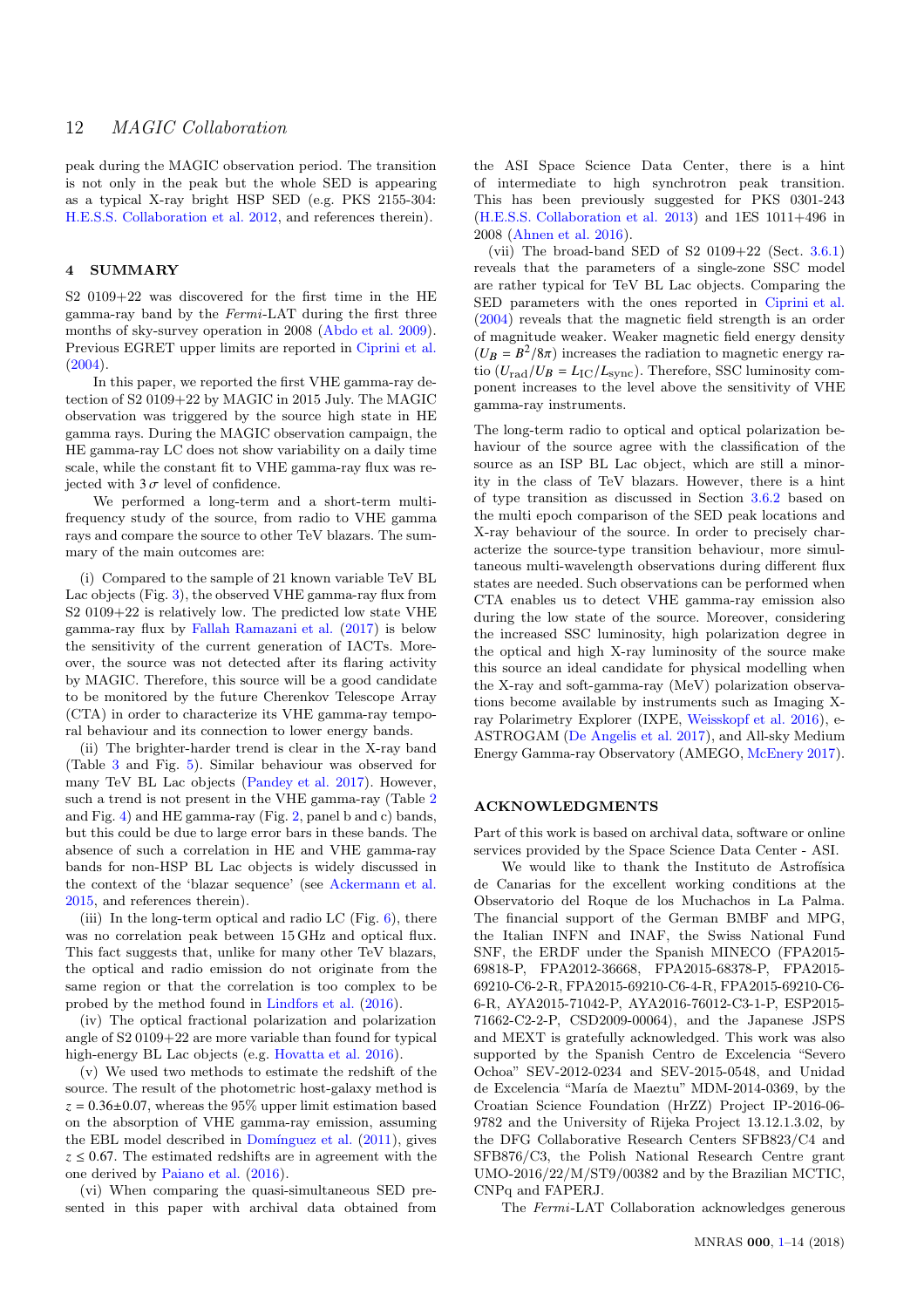ongoing support from a number of agencies and institutes that have supported both the development and the operation of the LAT as well as scientific data analysis. These include the National Aeronautics and Space Administration and the Department of Energy in the United States, the Commissariat à l'Energie Atomique and the Centre National de la Recherche Scientifique / Institut National de Physique Nucléaire et de Physique des Particules in France, the Agenzia Spaziale Italiana and the Istituto Nazionale di Fisica Nucleare in Italy, the Ministry of Education, Culture, Sports, Science and Technology (MEXT), High Energy Accelerator Research Organization (KEK) and Japan Aerospace Exploration Agency (JAXA) in Japan, and the K. A. Wallenberg Foundation, the Swedish Research Council and the Swedish National Space Board in Sweden. Additional support for science analysis during the operations phase is gratefully acknowledged from the Istituto Nazionale di Astrofisica in Italy and the Centre National d'Etudes Spatiales in France. ´ This work performed in part under DOE Contract DEAC02- 76SF00515.

The OVRO 40-m monitoring program is supported in part by NASA grants NNX08AW31G, NNX11A043G and NNX14AQ89G, and NSF grants AST-0808050 and AST-1109911.

#### **REFERENCES**

- <span id="page-12-74"></span>Abdo A. A., et al., 2009, [ApJ,](http://dx.doi.org/10.1088/0004-637X/700/1/597) [700, 597](http://adsabs.harvard.edu/abs/2009ApJ...700..597A)
- <span id="page-12-23"></span>Abdo A. A., et al., 2010a, [ApJS,](http://dx.doi.org/10.1088/0067-0049/188/2/405) [188, 405](http://adsabs.harvard.edu/abs/2010ApJS..188..405A)
- <span id="page-12-12"></span>Abdo A. A., et al., 2010b, [ApJ,](http://dx.doi.org/10.1088/0004-637X/716/1/30) [716, 30](http://adsabs.harvard.edu/abs/2010ApJ...716...30A)
- <span id="page-12-8"></span>Abdo A. A., et al., 2011a, [ApJ,](http://dx.doi.org/10.1088/0004-637X/727/2/129) [727, 129](http://adsabs.harvard.edu/abs/2011ApJ...727..129A)
- <span id="page-12-9"></span>Abdo A. A., et al., 2011b, [ApJ,](http://dx.doi.org/10.1088/0004-637X/736/2/131) [736, 131](http://adsabs.harvard.edu/abs/2011ApJ...736..131A)
- <span id="page-12-72"></span>Acciari V. A., et al., 2010, [ApJ,](http://dx.doi.org/10.1088/2041-8205/708/2/L100) [708, L100](http://adsabs.harvard.edu/abs/2010ApJ...708L.100A)
- <span id="page-12-26"></span>Acero F., et al., 2015, [ApJS,](http://dx.doi.org/10.1088/0067-0049/218/2/23) [218, 23](http://adsabs.harvard.edu/abs/2015ApJS..218...23A)
- <span id="page-12-36"></span>Acero F., et al., 2016, [ApJS,](http://dx.doi.org/10.3847/0067-0049/223/2/26) [223, 26](http://adsabs.harvard.edu/abs/2016ApJS..223...26A) Ackermann M., et al., 2011, [ApJ,](http://dx.doi.org/10.1088/0004-637X/743/2/171) [743, 171](http://adsabs.harvard.edu/abs/2011ApJ...743..171A)
- <span id="page-12-25"></span><span id="page-12-22"></span>Ackermann M., et al., 2013, [ApJS,](http://dx.doi.org/10.1088/0067-0049/209/2/34) [209, 34](http://adsabs.harvard.edu/abs/2013ApJS..209...34A)
- <span id="page-12-75"></span>Ackermann M., et al., 2015, [ApJ,](http://dx.doi.org/10.1088/0004-637X/810/1/14) [810, 14](http://adsabs.harvard.edu/abs/2015ApJ...810...14A)
- <span id="page-12-27"></span>Ackermann M., et al., 2016, [ApJS,](http://dx.doi.org/10.3847/0067-0049/222/1/5) [222, 5](http://adsabs.harvard.edu/abs/2016ApJS..222....5A)
- <span id="page-12-5"></span>Aharonian F. A., 2000, [New Astron.,](http://dx.doi.org/10.1016/S1384-1076(00)00039-7) [5, 377](http://adsabs.harvard.edu/abs/2000NewA....5..377A)
- <span id="page-12-61"></span>Aharonian F., et al., 2006, [Nature,](http://dx.doi.org/10.1038/nature04680) [440, 1018](http://adsabs.harvard.edu/abs/2006Natur.440.1018A)
- <span id="page-12-77"></span>Ahnen M. L., et al., 2016, [MNRAS,](http://dx.doi.org/10.1093/mnras/stw710) [459, 2286](http://adsabs.harvard.edu/abs/2016MNRAS.459.2286A)
- <span id="page-12-33"></span>Ahnen M. L., et al., 2017a, [MNRAS,](http://dx.doi.org/10.1093/mnras/stx472) [468, 1534](http://adsabs.harvard.edu/abs/2017MNRAS.468.1534A)
- <span id="page-12-44"></span>Ahnen M. L., et al., 2017b, [MNRAS,](http://dx.doi.org/10.1093/mnras/stx2079) [472, 2956](http://adsabs.harvard.edu/abs/2017MNRAS.472.2956A)
- <span id="page-12-10"></span>Aleksić J., et al., 2014, [A&A,](http://dx.doi.org/10.1051/0004-6361/201423364) [567, A135](http://adsabs.harvard.edu/abs/2014A%26A...567A.135A)
- <span id="page-12-32"></span>Aleksić J., et al., 2016a, [Astroparticle Physics,](http://dx.doi.org/10.1016/j.astropartphys.2015.04.004) [72, 61](http://adsabs.harvard.edu/abs/2016APh....72...61A)
- <span id="page-12-30"></span>Aleksić J., et al., 2016b, [Astroparticle Physics,](http://dx.doi.org/10.1016/j.astropartphys.2015.02.005) [72, 76](http://adsabs.harvard.edu/abs/2016APh....72...76A)
- <span id="page-12-7"></span>Aliu E., et al., 2014, [ApJ,](http://dx.doi.org/10.1088/0004-637X/797/2/89) [797, 89](http://adsabs.harvard.edu/abs/2014ApJ...797...89A)
- <span id="page-12-71"></span>Anderhub H., et al., 2009, [ApJ,](http://dx.doi.org/10.1088/0004-637X/705/2/1624) [705, 1624](http://adsabs.harvard.edu/abs/2009ApJ...705.1624A)
- <span id="page-12-54"></span>Angel J. R. P., Stockman H. S., 1980, [ARA&A,](http://dx.doi.org/10.1146/annurev.aa.18.090180.001541) [18, 321](http://adsabs.harvard.edu/abs/1980ARA%26A..18..321A)
- <span id="page-12-55"></span>Angelakis E., et al., 2016, [MNRAS,](http://dx.doi.org/10.1093/mnras/stw2217) [463, 3365](http://adsabs.harvard.edu/abs/2016MNRAS.463.3365A)
- <span id="page-12-35"></span>Atwood W. B., et al., 2009, [ApJ,](http://dx.doi.org/10.1088/0004-637X/697/2/1071) [697, 1071](http://adsabs.harvard.edu/abs/2009ApJ...697.1071A)
- <span id="page-12-43"></span>Baars J. W. M., Genzel R., Pauliny-Toth I. I. K., Witzel A., 1977, A&A, [61, 99](http://adsabs.harvard.edu/abs/1977A%26A....61...99B)
- <span id="page-12-56"></span>Blinov D., et al., 2016, [MNRAS,](http://dx.doi.org/10.1093/mnras/stw158) [457, 2252](http://adsabs.harvard.edu/abs/2016MNRAS.457.2252B)
- <span id="page-12-21"></span>Bondi M., Marchã M. J. M., Dallacasa D., Stanghellini C., 2001, [MNRAS,](http://dx.doi.org/10.1046/j.1365-8711.2001.04519.x) [325, 1109](http://adsabs.harvard.edu/abs/2001MNRAS.325.1109B)
- <span id="page-12-37"></span>Burrows D. N., et al., 2004, in Flanagan K. A., Siegmund O. H. W., eds, Proc. SPIEVol. 5165, X-Ray and Gamma-Ray Instrumentation for Astronomy XIII. pp 201–216, [doi:10.1117/12.504868](http://dx.doi.org/10.1117/12.504868)
- <span id="page-12-15"></span>Ciprini S., Tosti G., Raiteri C. M., Villata M., Ibrahimov M. A., Nucciarelli G., Lanteri L., 2003, [A&A,](http://dx.doi.org/10.1051/0004-6361:20030045) [400, 487](http://esoads.eso.org/abs/2003A%26A...400..487C)
- <span id="page-12-18"></span>Ciprini S., Tosti G., Teräsranta H., Aller H. D., 2004, [MNRAS,](http://dx.doi.org/10.1111/j.1365-2966.2004.07467.x) [348, 1379](http://adsabs.harvard.edu/abs/2004MNRAS.348.1379C)
- <span id="page-12-49"></span>Cohen D. P., Romani R. W., Filippenko A. V., Cenko S. B., Lott B., Zheng W., Li W., 2014, [ApJ,](http://dx.doi.org/10.1088/0004-637X/797/2/137) [797, 137](http://adsabs.harvard.edu/abs/2014ApJ...797..137C)
- <span id="page-12-2"></span>Coppi P. S., 1992, MNRAS, [258, 657](http://adsabs.harvard.edu/abs/1992MNRAS.258..657C)
- <span id="page-12-57"></span>Covino S., et al., 2015, [A&A,](http://dx.doi.org/10.1051/0004-6361/201525674) [578, A68](http://adsabs.harvard.edu/abs/2015A%26A...578A..68C)
- <span id="page-12-13"></span>Davis M. M., 1971, [AJ,](http://dx.doi.org/10.1086/111211) [76, 980](http://adsabs.harvard.edu/abs/1971AJ.....76..980D)
- <span id="page-12-78"></span>De Angelis A., et al., 2017, [Experimental Astronomy,](http://dx.doi.org/10.1007/s10686-017-9533-6) [44, 25](http://adsabs.harvard.edu/abs/2017ExA....44...25D)
- <span id="page-12-20"></span>Dennett-Thorpe J., March˜a M. J., 2000, A&A, [361, 480](http://adsabs.harvard.edu/abs/2000A%26A...361..480D)
- <span id="page-12-1"></span>Dermer C. D., Schlickeiser R., 1994, [ApJS,](http://dx.doi.org/10.1086/191929) [90, 945](http://adsabs.harvard.edu/abs/1994ApJS...90..945D)
- <span id="page-12-45"></span>Domínguez A., et al., 2011, [MNRAS,](http://dx.doi.org/10.1111/j.1365-2966.2010.17631.x) [410, 2556](http://adsabs.harvard.edu/abs/2011MNRAS.410.2556D)
- <span id="page-12-40"></span>Drake A. J., et al., 2009, [ApJ,](http://dx.doi.org/10.1088/0004-637X/696/1/870) [696, 870](http://adsabs.harvard.edu/abs/2009ApJ...696..870D)
- <span id="page-12-50"></span>Edelson R. A., Krolik J. H., 1988, [ApJ,](http://dx.doi.org/10.1086/166773) [333, 646](http://adsabs.harvard.edu/abs/1988ApJ...333..646E)
- <span id="page-12-38"></span>Fallah Ramazani V., Lindfors E., Nilsson K., 2017, [A&A,](http://dx.doi.org/10.1051/0004-6361/201730505) [608, A68](http://adsabs.harvard.edu/abs/2017A%26A...608A..68F)
- <span id="page-12-65"></span>Finke J. D., Razzaque S., Dermer C. D., 2010, [ApJ,](http://dx.doi.org/10.1088/0004-637X/712/1/238) [712, 238](http://adsabs.harvard.edu/abs/2010ApJ...712..238F)
- <span id="page-12-63"></span>Franceschini A., Rodighiero G., Vaccari M., 2008, [A&A,](http://dx.doi.org/10.1051/0004-6361:200809691) [487, 837](http://adsabs.harvard.edu/abs/2008A%26A...487..837F)
- <span id="page-12-34"></span>Fruck C., Gaug M., 2015, in European Physical Journal Web of Conferences. p. 02003, [doi:10.1051/epjconf/20158902003](http://dx.doi.org/10.1051/epjconf/20158902003)
- <span id="page-12-51"></span>Fuhrmann L., et al., 2014, [MNRAS,](http://dx.doi.org/10.1093/mnras/stu540) [441, 1899](http://adsabs.harvard.edu/abs/2014MNRAS.441.1899F)
- <span id="page-12-66"></span>Gilmore R. C., Somerville R. S., Primack J. R., Domínguez A., 2012, [MNRAS,](http://dx.doi.org/10.1111/j.1365-2966.2012.20841.x) [422, 3189](http://adsabs.harvard.edu/abs/2012MNRAS.422.3189G)
- <span id="page-12-11"></span>Giommi P., Padovani P., 1994, MNRAS, [268, L51](http://adsabs.harvard.edu/abs/1994MNRAS.268L..51G)
- <span id="page-12-73"></span>H.E.S.S. Collaboration et al., 2012, [A&A,](http://dx.doi.org/10.1051/0004-6361/201117509) [539, A149](http://adsabs.harvard.edu/abs/2012A%26A...539A.149H)
- <span id="page-12-76"></span>H.E.S.S. Collaboration et al., 2013, [A&A,](http://dx.doi.org/10.1051/0004-6361/201321639) [559, A136](http://adsabs.harvard.edu/abs/2013A%26A...559A.136H)
- <span id="page-12-52"></span>Hanski M. T., Takalo L. O., Valtaoja E., 2002, [A&A,](http://dx.doi.org/10.1051/0004-6361:20020988) [394, 17](http://adsabs.harvard.edu/abs/2002A%26A...394...17H)
- <span id="page-12-28"></span>Healey S. E., et al., 2008, [ApJS,](http://dx.doi.org/10.1086/523302) [175, 97](http://adsabs.harvard.edu/abs/2008ApJS..175...97H)
- <span id="page-12-67"></span>Helgason K., Kashlinsky A., 2012, [ApJ,](http://dx.doi.org/10.1088/2041-8205/758/1/L13) [758, L13](http://adsabs.harvard.edu/abs/2012ApJ...758L..13H)
- <span id="page-12-16"></span>Hovatta T., Nieppola E., Tornikoski M., Valtaoja E., Aller M. F., Aller H. D., 2008, [A&A,](http://dx.doi.org/10.1051/0004-6361:200809806) [485, 51](http://adsabs.harvard.edu/abs/2008A%26A...485...51H)
- <span id="page-12-17"></span>Hovatta T., et al., 2014, [AJ,](http://dx.doi.org/10.1088/0004-6256/147/6/143) [147, 143](http://adsabs.harvard.edu/abs/2014AJ....147..143H)
- <span id="page-12-47"></span>Hovatta T., et al., 2016, [A&A,](http://dx.doi.org/10.1051/0004-6361/201628974) [596, A78](http://adsabs.harvard.edu/abs/2016A%26A...596A..78H)
- <span id="page-12-68"></span>Inoue Y., Inoue S., Kobayashi M. A. R., Makiya R., Niino Y., Totani T., 2013, [ApJ,](http://dx.doi.org/10.1088/0004-637X/768/2/197) [768, 197](http://adsabs.harvard.edu/abs/2013ApJ...768..197I)
- <span id="page-12-39"></span>Kalberla P. M. W., Burton W. B., Hartmann D., Arnal E. M., Bajaja E., Morras R., Pöppel W. G. L., 2005, [A&A,](http://dx.doi.org/10.1051/0004-6361:20041864) [440, 775](http://adsabs.harvard.edu/abs/2005A%26A...440..775K)
- <span id="page-12-64"></span>Kneiske T. M., Dole H., 2010, [A&A,](http://dx.doi.org/10.1051/0004-6361/200912000) [515, A19](http://adsabs.harvard.edu/abs/2010A%26A...515A..19K)
- <span id="page-12-42"></span>Landi Degl'Innocenti E., Bagnulo S., Fossati L., 2007, in Sterken C., ed., Astronomical Society of the Pacific Conference Series Vol. 364, The Future of Photometric, Spectrophotometric and Polarimetric Standardization. p. 495 ([arXiv:astro-ph/0610262](http://arxiv.org/abs/astro-ph/0610262))
- <span id="page-12-19"></span>Laurent-Muehleisen S. A., Kollgaard R. I., Feigelson E. D., Brinkmann W., Siebert J., 1999, [ApJ,](http://dx.doi.org/10.1086/307881) [525, 127](http://adsabs.harvard.edu/abs/1999ApJ...525..127L)
- <span id="page-12-41"></span>Li W., Filippenko A. V., Chornock R., Jha S., 2003, [PASP,](http://dx.doi.org/10.1086/376432) [115, 844](http://adsabs.harvard.edu/abs/2003PASP..115..844L)
- <span id="page-12-46"></span>Lindfors E. J., et al., 2016, [A&A,](http://dx.doi.org/10.1051/0004-6361/201628420) [593, A98](http://adsabs.harvard.edu/abs/2016A%26A...593A..98L)
- <span id="page-12-4"></span>Mannheim K., 1996, [Space Sci. Rev.,](http://dx.doi.org/10.1007/BF00195043) [75, 331](http://adsabs.harvard.edu/abs/1996SSRv...75..331M)
- <span id="page-12-69"></span>Maraschi L., Tavecchio F., 2003, [ApJ,](http://dx.doi.org/10.1086/342118) [593, 667](http://adsabs.harvard.edu/abs/2003ApJ...593..667M)
- <span id="page-12-3"></span>Maraschi L., Ghisellini G., Celotti A., 1992, [ApJ,](http://dx.doi.org/10.1086/186531) [397, L5](http://adsabs.harvard.edu/abs/1992ApJ...397L...5M)
- <span id="page-12-59"></span>Martino L., Elvira V., 2017, preprint, ([arXiv:1704.04629](http://arxiv.org/abs/1704.04629))
- <span id="page-12-70"></span>Massaro E., Perri M., Giommi P., Nesci R., 2004, [A&A,](http://dx.doi.org/10.1051/0004-6361:20031558) [413, 489](http://adsabs.harvard.edu/abs/2004A%26A...413..489M)
- <span id="page-12-48"></span>Max-Moerbeck W., Richards J. L., Hovatta T., Pavlidou V., Pearson T. J., Readhead A. C. S., 2014, [MNRAS,](http://dx.doi.org/10.1093/mnras/stu1707) [445, 437](http://adsabs.harvard.edu/abs/2014MNRAS.445..437M)
- <span id="page-12-60"></span>Mazin D., Goebel F., 2007, [ApJ,](http://dx.doi.org/10.1086/511751) [655, L13](http://adsabs.harvard.edu/abs/2007ApJ...655L..13M)
- <span id="page-12-79"></span>McEnery J. E., 2017, in AAS/High Energy Astrophysics Division #16. p. 103.13
- <span id="page-12-0"></span>Melia F., Konigl A., 1989, [ApJ,](http://dx.doi.org/10.1086/167382) [340, 162](http://adsabs.harvard.edu/abs/1989ApJ...340..162M)
- <span id="page-12-62"></span>Meyer M., Raue M., Mazin D., Horns D., 2012, [A&A,](http://dx.doi.org/10.1051/0004-6361/201118284) [542, A59](http://adsabs.harvard.edu/abs/2012A%26A...542A..59M)
- <span id="page-12-29"></span>Mirzoyan R., 2015, The Astronomer's Telegram, [7844](http://adsabs.harvard.edu/abs/2015ATel.7844....1M)
- <span id="page-12-31"></span>Moralejo A., et al., 2009, preprint, ([arXiv:0907.0943](http://arxiv.org/abs/0907.0943))
- <span id="page-12-6"></span>Mücke A., Protheroe R. J., 2001, [Astroparticle Physics,](http://dx.doi.org/10.1016/S0927-6505(00)00141-9) [15, 121](http://adsabs.harvard.edu/abs/2001APh....15..121M)
- <span id="page-12-58"></span>Nilsson K., Pursimo T., Heidt J., Takalo L. O., Sillanpää A., Brinkmann W., 2003, [A&A,](http://dx.doi.org/10.1051/0004-6361:20021861) [400, 95](http://adsabs.harvard.edu/abs/2003A%26A...400...95N)
- <span id="page-12-24"></span>Nolan P. L., et al., 2012, [ApJS,](http://dx.doi.org/10.1088/0067-0049/199/2/31) [199, 31](http://adsabs.harvard.edu/abs/2012ApJS..199...31N)
- <span id="page-12-14"></span>Owen F. N., Mufson S. L., 1977, [AJ,](http://dx.doi.org/10.1086/112124) [82, 776](http://adsabs.harvard.edu/abs/1977AJ.....82..776O)
- <span id="page-12-53"></span>Pacholczyk A. G., 1970, Radio astrophysics. Nonthermal processes in galactic and extragalactic sources. San Francisco (Calif.) : Freeman, 1970.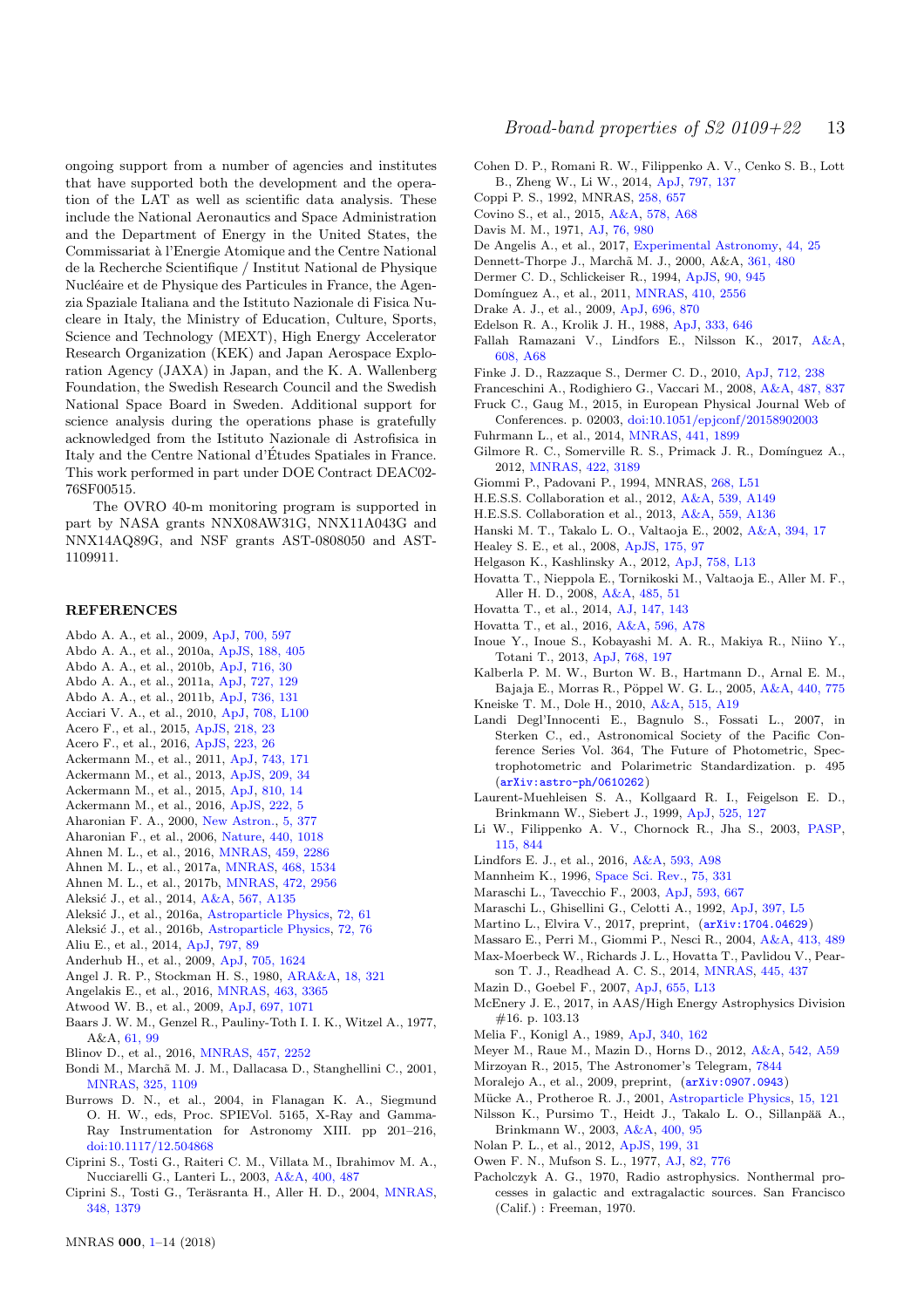# 14 MAGIC Collaboration

- <span id="page-13-4"></span>Paiano S., Landoni M., Falomo R., Scarpa R., Treves A., 2016, [MNRAS,](http://dx.doi.org/10.1093/mnras/stw472) [458, 2836](http://adsabs.harvard.edu/abs/2016MNRAS.458.2836P)
- <span id="page-13-18"></span>Pandey A., Gupta A. C., Wiita P. J., 2017, [ApJ,](http://dx.doi.org/10.3847/1538-4357/aa705e) [841, 123](http://adsabs.harvard.edu/abs/2017ApJ...841..123P)
- <span id="page-13-1"></span>Pauliny-Toth I. I. K., Kellermann K. I., Davis M. M., Fomalont E. B., Shaffer D. B., 1972, [AJ,](http://dx.doi.org/10.1086/111278) [77, 265](http://adsabs.harvard.edu/abs/1972AJ.....77..265P)
- <span id="page-13-5"></span>Poole T. S., et al., 2008, [MNRAS,](http://dx.doi.org/10.1111/j.1365-2966.2007.12563.x) [383, 627](http://adsabs.harvard.edu/abs/2008MNRAS.383..627P)
- <span id="page-13-13"></span>Prandini E., Bonnoli G., Maraschi L., Mariotti M., Tavecchio F., 2010, [MNRAS,](http://dx.doi.org/10.1111/j.1745-3933.2010.00862.x) [405, L76](http://adsabs.harvard.edu/abs/2010MNRAS.405L..76P)
- <span id="page-13-17"></span>Pratim Basumallick P., Gupta N., 2017, [ApJ,](http://dx.doi.org/10.3847/1538-4357/aa7a12) [844, 58](http://adsabs.harvard.edu/abs/2017ApJ...844...58P)
- <span id="page-13-6"></span>Raiteri C. M., et al., 2010, [A&A,](http://dx.doi.org/10.1051/0004-6361/201015191) [524, A43](http://adsabs.harvard.edu/abs/2010A%26A...524A..43R)
- <span id="page-13-8"></span>Richards J. L., et al., 2011, [ApJS,](http://dx.doi.org/10.1088/0067-0049/194/2/29) [194, 29](http://adsabs.harvard.edu/abs/2011ApJS..194...29R)<br>Rolke W. A., López
- <span id="page-13-14"></span>Rolke W. A., López A. M., 2001, [Nuclear Instruments and Methods in Physics Research A,](http://dx.doi.org/10.1016/S0168-9002(00)00935-9) [458, 745](http://adsabs.harvard.edu/abs/2001NIMPA.458..745R)
- <span id="page-13-12"></span>Sbarufatti B., Treves A., Falomo R., 2005, [ApJ,](http://dx.doi.org/10.1086/497022) [635, 173](http://adsabs.harvard.edu/abs/2005ApJ...635..173S)
- <span id="page-13-7"></span>Schlafly E. F., Finkbeiner D. P., 2011, [ApJ,](http://dx.doi.org/10.1088/0004-637X/737/2/103) [737, 103](http://adsabs.harvard.edu/abs/2011ApJ...737..103S)
- <span id="page-13-0"></span>Sikora M., Begelman M. C., Rees M. J., 1994, [ApJ,](http://dx.doi.org/10.1086/173633) [421, 153](http://adsabs.harvard.edu/abs/1994ApJ...421..153S)
- <span id="page-13-15"></span>Stecker F. W., Scully S. T., Malkan M. A., 2016, [ApJ,](http://dx.doi.org/10.3847/0004-637X/827/1/6) [827, 6](http://adsabs.harvard.edu/abs/2016ApJ...827....6S)
- <span id="page-13-11"></span>Stevens J. A., Litchfield S. J., Robson E. I., Hughes D. H., Gear W. K., Terasranta H., Valtaoja E., Tornikoski M., 1994, [ApJ,](http://dx.doi.org/10.1086/174978) [437, 91](http://adsabs.harvard.edu/abs/1994ApJ...437...91S)
- <span id="page-13-2"></span>Takalo L. O., 1991, A&AS, [90, 161](http://adsabs.harvard.edu/abs/1991A%26AS...90..161T)
- <span id="page-13-16"></span>Tavecchio F., Ghisellini G., Ghirlanda G., Foschini L., Maraschi L., 2010, [MNRAS,](http://dx.doi.org/10.1111/j.1365-2966.2009.15784.x) [401, 1570](http://adsabs.harvard.edu/abs/2010MNRAS.401.1570T)
- <span id="page-13-9"></span>Teräsranta H., et al., 1998,  $A&AS$ , [132, 305](http://adsabs.harvard.edu/abs/1998A%26AS..132..305T)
- <span id="page-13-19"></span>Weisskopf M. C., et al., 2016, in Space Telescopes and Instrumentation 2016: Ultraviolet to Gamma Ray. p. 990517, [doi:10.1117/12.2235240](http://dx.doi.org/10.1117/12.2235240)

<span id="page-13-10"></span>Welsh W. F., 1999, [PASP,](http://dx.doi.org/10.1086/316457) [111, 1347](http://adsabs.harvard.edu/abs/1999PASP..111.1347W)

<span id="page-13-3"></span>Wills B. J., Wills D., Breger M., 2011, [ApJS,](http://dx.doi.org/10.1088/0067-0049/194/2/19) [194, 19](http://adsabs.harvard.edu/abs/2011ApJS..194...19W)

## AFFILIATIONS

<sup>1</sup> Università di Udine, and INFN Trieste, I-33100 Udine, Italy

<sup>2</sup> National Institute for Astrophysics (INAF), I-00136 Rome, Italy

 $3$  Università di Padova and INFN, I-35131 Padova, Italy

<sup>4</sup> Technische Universität Dortmund, D-44221 Dortmund, Germany

<sup>5</sup> Croatian MAGIC Consortium: University of Rijeka, 51000 Rijeka, University of Split - FESB, 21000 Split, University of Zagreb - FER, 10000 Zagreb, University of Osijek, 31000 Osijek and Rudjer Boskovic Institute, 10000 Zagreb, Croatia.

<sup>6</sup> Saha Institute of Nuclear Physics, HBNI, 1/AF Bidhannagar, Salt Lake, Sector-1, Kolkata 700064, India

 $7$  Max-Planck-Institut für Physik, D-80805 München, Ger- $\frac{\text{many}}{\text{Now}}$ 

now at Centro Brasileiro de Pesquisas Físicas (CBPF), 22290-180 URCA, Rio de Janeiro (RJ), Brasil

9 Unidad de Partículas y Cosmología (UPARCOS), Universidad Complutense, E-28040 Madrid, Spain

 $^{10}$ Inst. de Astrofísica de Canarias, E-38200 La Laguna, and Universidad de La Laguna, Dpto. Astrofísica, E-38206 La Laguna, Tenerife, Spain

<sup>11</sup> University of Lódź, Department of Astrophysics, PL-90236 Lódź, Poland

<sup>12</sup> Deutsches Elektronen-Synchrotron (DESY), D-15738 Zeuthen, Germany

<sup>13</sup> ETH Zurich, CH-8093 Zurich, Switzerland

<sup>14</sup> Institut de Física d'Altes Energies (IFAE), The Barcelona Institute of Science and Technology (BIST), E-08193 Bellaterra (Barcelona), Spain

<sup>15</sup> Università di Siena and INFN Pisa, I-53100 Siena, Italy

- <sup>16</sup> Università di Pisa, and INFN Pisa, I-56126 Pisa, Italy
- $17$  Universität Würzburg, D-97074 Würzburg, Germany

<sup>18</sup> Finnish MAGIC Consortium: Tuorla Observatory and Finnish Centre of Astronomy with ESO (FINCA), University of Turku, Vaisalantie 20, FI-21500 Piikkiö, Astronomy Division, University of Oulu, FIN-90014 University of Oulu, Finland

<sup>19</sup> Departament de Física, and CERES-IEEC, Universitat Autónoma de Barcelona, E-08193 Bellaterra, Spain

<sup>20</sup> Japanese MAGIC Consortium: ICRR, The University of Tokyo, 277-8582 Chiba, Japan; Department of Physics, Kyoto University, 606-8502 Kyoto, Japan; Tokai University, 259-1292 Kanagawa, Japan; RIKEN, 351-0198 Saitama, Japan

<sup>21</sup> Inst. for Nucl. Research and Nucl. Energy, Bulgarian Academy of Sciences, BG-1784 Sofia, Bulgaria

<sup>22</sup> Universitat de Barcelona, ICC, IEEC-UB, E-08028 Barcelona, Spain

 $23$  Humboldt University of Berlin, Institut für Physik D-12489 Berlin Germany

 $^{24}$ also at Dipartimento di Fisica, Università di Trieste, I-34127 Trieste, Italy

 $^{25}$ also at Port d'Informació Científica (PIC) E-08193 Bellaterra (Barcelona) Spain

<sup>26</sup> also at INAF-Trieste and Dept. of Physics & Astronomy, University of Bologna,

<sup>27</sup> Agenzia Spaziale Italiana (ASI) Space Science Data Center, I-00133 Roma, Italy),

<sup>28</sup> Istituto Nazionale di Fisica Nucleare (INFN), Sezione di Perugia, I-06123 Perugia, Italy,

<sup>29</sup> Departamento de Astronomía, Universidad de Chile, Camino El Observatorio 1515, Las Condes, Santiago, Chile,  $^{30}$  Tuorla Observatory, University of Turku, V $\tilde{\text{A}}$ d'is $\tilde{\text{A}}$ d' $\tilde{\text{A}}$ d'n-

tie 20, FI-21500 Piikki $\tilde{A}$ ű, Finland,

<sup>31</sup> Aalto University Metsähovi Radio Observatory, Metsähovintie 114, 02540 Kylmälä, Finland,

<sup>32</sup> Aalto University Department of Electronics and Nanoengineering, P.O. BOX 15500, FI-00076 AALTO, Finland,

33 Tartu Observatory, Observatooriumi 1, 61602 Tõravere, Estonia,

<sup>34</sup> Owens Valley Radio Observatory, California Institute of Technology, Pasadena, CA 91125, USA,

This paper has been typeset from a T<sub>E</sub>X/LAT<sub>E</sub>X file prepared by the author.